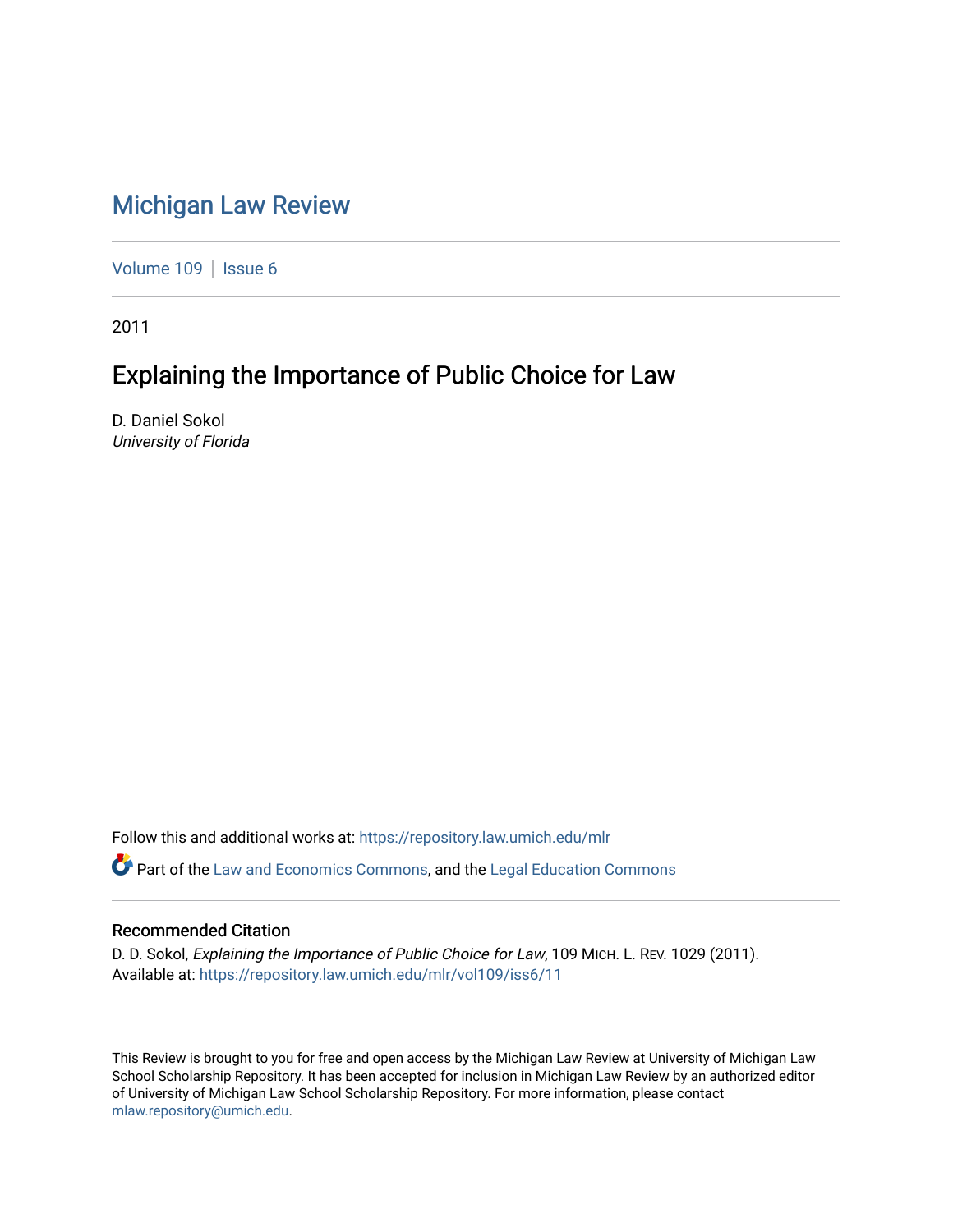## **EXPLAINING THE IMPORTANCE OF PUBLIC CHOICE FOR LAW**

## *D. Daniel Sokol\**

PUBLIC CHOICE CONCEPTS AND APPLICATIONS IN LAW. By *Maxwell L. Stearns & Todd J. Zywicki*. St. Paul: West. 2009. Pp. liv, 601. \$70.

#### **INTRODUCTION**

Many top elected and appointed federal officials can recall days of outlining for their 1L torts and contracts classes and being cold called in criminal law. JD holders include the president and vice president, as well as six of the fifteen cabinet members.<sup>1</sup> More than half of the current members of the US Senate hold law degrees, as do more than a third of the members of the House of Representatives.<sup>2</sup> Many more lawyers (or former lawyers) head administrative agencies.<sup>3</sup> At the state level, many governors and state legislators also have legal backgrounds.<sup>4</sup> Though members of the judiciary are not required to hold law degrees, nearly all do at the state and federal levels.<sup>5</sup> These decision makers play an important role in the function of law within society.

Law is dynamic, as law shapes behavior. Behavior also shapes law. Public choice can help us to understand this dynamic behavior. At its core, public choice is the use of economics to understand political science. Public choice thus addresses various opportunities for and constraints on behavior in public life in a manner akin to how economics does so in private life (the market). Public choice also assumes rational actors who maximize their

 $\ddot{\phantom{a}}$ 

 3. *See* USA.gov, A-Z Index of Government Departments and Agencies, http://www.usa.gov (follow "Site Index" hyperlink and then the "A-Z Agency Index" hyperlink) (last visited Aug. 20, 2010).

 4. National Conference of State Legislatures, 2009 State Legislator Education Levels, http://www.ncsl.org/default.aspx?tabid=19823; *see* National Governors Association, Governors of the American States, Commonwealths and Territories (2010), http://www.nga.org/ Files/pdf/BIOBOOK.pdf.

Assistant Professor of Law, University of Florida. I want to thank Fred McChesney, Bill Page, Max Stearns, and Todd Zywicki for helpful comments.

 <sup>1.</sup> Hillary Rodham Clinton, Eric H. Holder, Jr., Ken Salazar, Tom Vilsack, Gary Locke, and Janet Napolitano.

 <sup>2.</sup> American Bar Association, Lawyers in the 111th Congress—Senate, http:// new.abanet.org/calendar/ABAday/Documents/LawyersCongressSenate2010.pdf (last visited Aug. 20, 2010); American Bar Association, Lawyers in the 111th Congress—House of Representatives, http://new.abanet.org/calendar/ABAday/Documents/LawyersCongressHouse2010.pdf (last visited Aug. 20, 2010).

 <sup>5.</sup> *See* Federal Judicial Center, Biographical Directory of Federal Judges, http:// www.fjc.gov/history/judges.html; National Center for State Courts, State Court Web sites, http:// www.ncsc.org/Web%20Document%20Library/IR\_CourtSites.aspx.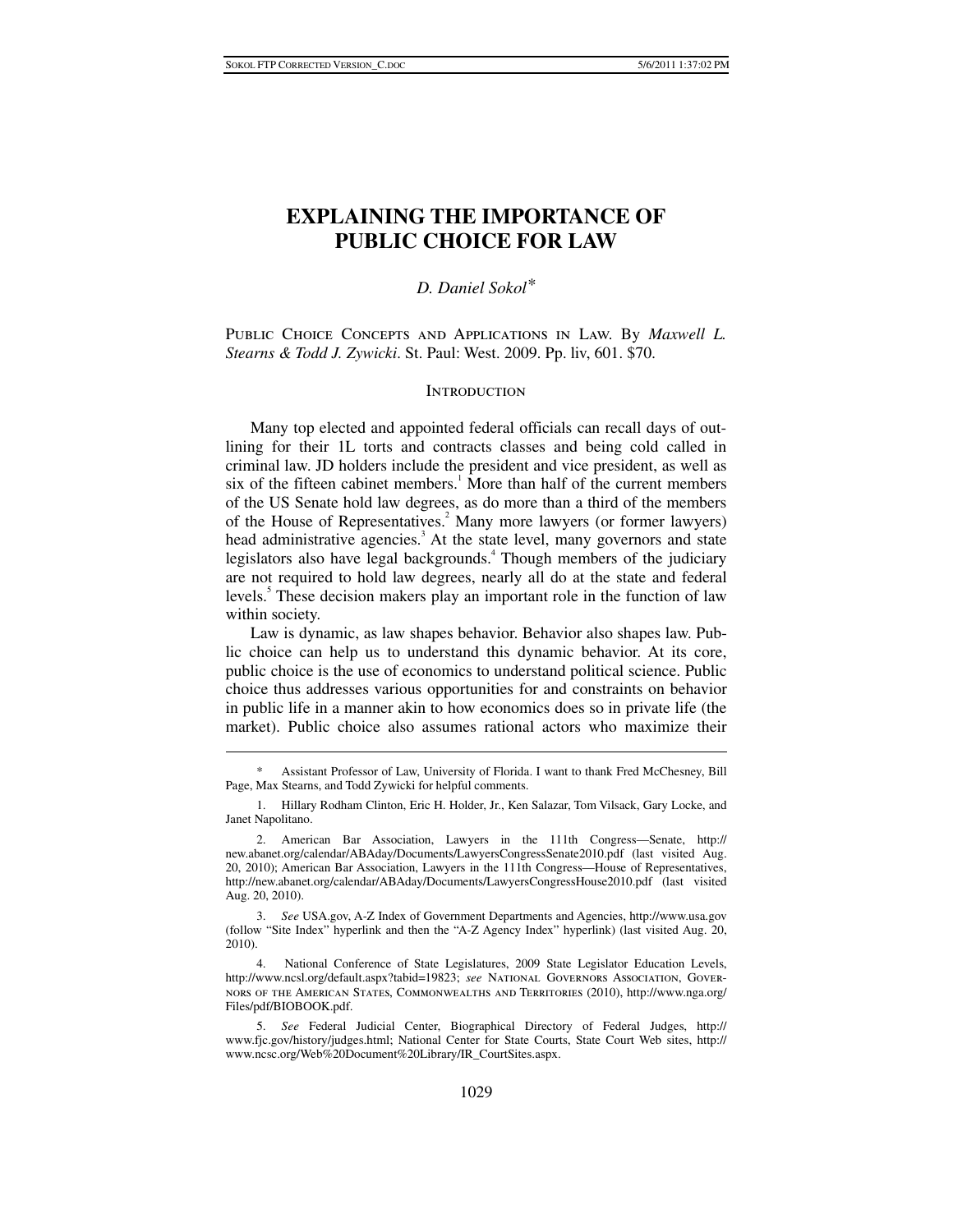utility. Since the 1960s, the use of public choice has had a profound impact in the academic study of law by both those inside and outside of law schools.<sup>6</sup> Given the importance of policy to the law, it is rather odd that the study of public choice has not been a staple of the law school curriculum.

Students are likely to be introduced to public choice in classes that specialize in legislation. Yet, outside of administrative law and legislation, most statutory classes (commercial, corporations, environmental, and tax to name just a few) do not use public choice as a major explanatory tool for policy choices in a given area of law. In common law classes, public choice may often be overlooked altogether.

The next generation of government officials, business leaders, and members of civil society likely will draw from the current pool of law school students. These students often lack a foundation of the theoretical and analytical tools necessary to understand law's interplay with government. This highlights the importance of public choice analysis. By framing issues through a public choice lens, these students will learn the dynamics of effective decision making within various institutional settings. Filling the void of how to explain the decision-making process of institutional actors in legal settings is *Public Choice Concepts and Applications in Law* by Maxwell Stearns<sup>7</sup> and Todd Zywicki.<sup>8</sup>

Normally, casebooks are not endeavors worthy of a book review. Mainly, they collect cases and provide introductory and concluding comments that provide context and analysis of cases. In sharp contrast, Stearns and Zywicki provide a research tool and resource for students and faculty to understand public choice and law. *Public Choice Concepts* is a book that focuses on theory, analysis, and case studies rather than edited versions of cases as its primary pedagogical device. This alone should excite students who have read enough cases and yearn for class materials that allow them to begin to apply analysis of their own.

Because of its analytic depth, *Public Choice Concepts* is likely to be recognized as the leading work on the subject for some time. Stearns and Zywicki's contribution to public choice scholarship is important and compelling. Part I of this Review addresses common misperceptions about public choice, provides a descriptive summary of the book, explains its important implications, and suggests some limitations. Part II takes issue with Stearns and Zywicki on one important ground—their failure to adequately consider public choice issues in an international context. A number of issues of international importance, such as trade and environmental, and financial

 $\ddot{\phantom{a}}$ 

 <sup>6.</sup> *See, e.g.*, Jerry L. Mashaw, Greed, Chaos, and Governance: Using Public Choice to Improve Public Law (1997) (expressing ambivalence to public choice); Dennis C. Mueller, PUBLIC CHOICE III (2003) (providing an overview of the public choice literature to date); RESEARCH Handbook on Public Choice and Public Law (Daniel A. Farber & Anne Joseph O'Connell eds., 2010) (offering insights into the current state of public choice legal issues).

 <sup>7.</sup> Professor of Law and Marbury Research Professor, University of Maryland School of Law.

 <sup>8.</sup> George Mason University Foundation Professor of Law, George Mason University School of Law.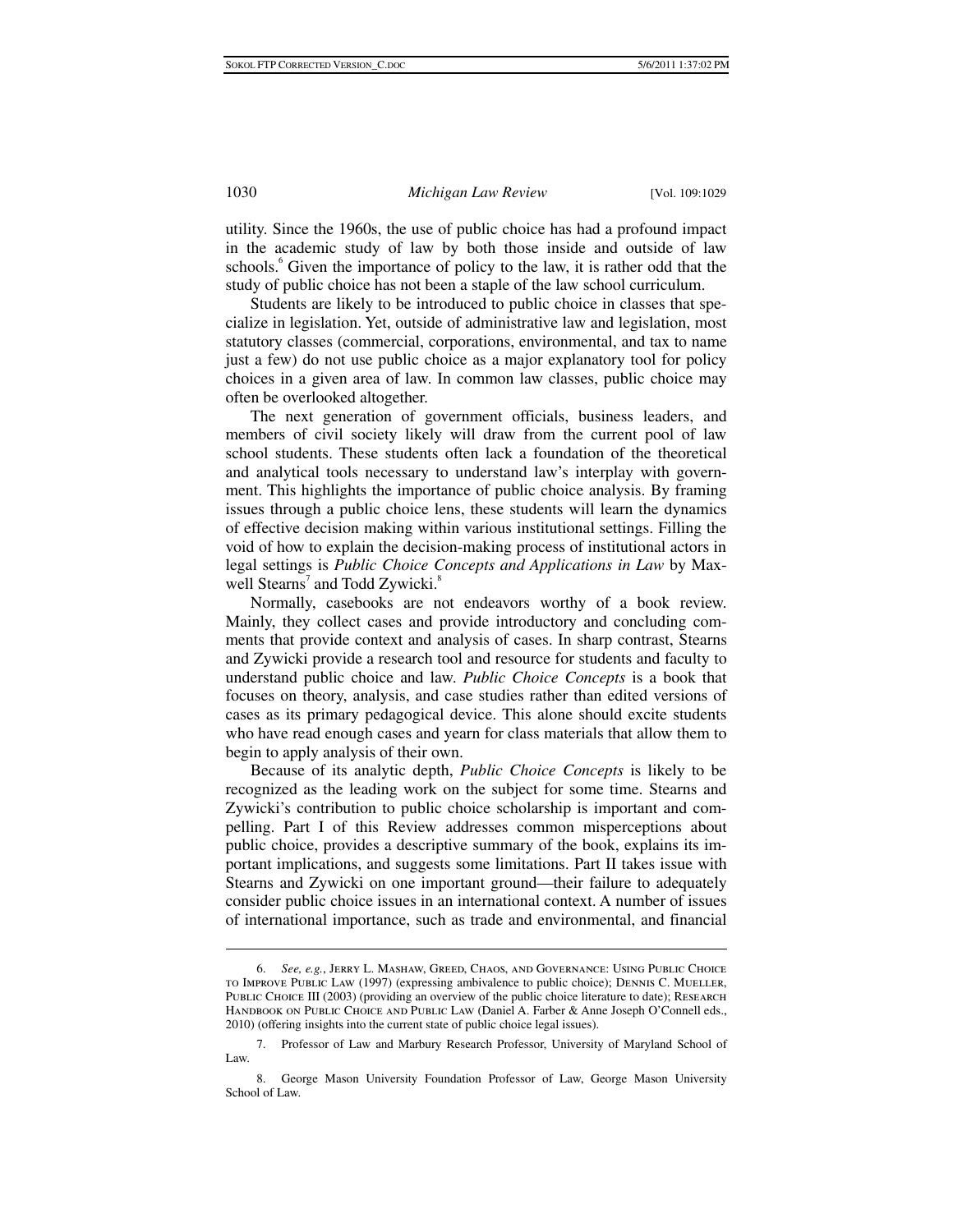regulation, have become daily staples in policy debates. This Part describes how an understanding of public choice can offer insights into international antitrust.

#### I. Public Choice and Law

#### A. *Misguided Perceptions About Public Choice*

Public choice is not the sole method of analysis of a given legal problem. However, it can serve to enrich the analytical framework of law and legal institutions. Some features of law that seem puzzling to traditional analytical approaches can be explained by public choice analysis. Unfortunately, legal academics oftentimes do not understand public choice and hold a caricatured view of what it embraces.

Public choice comes in a number of different varieties. Interest group theory is often treated as shorthand for public choice. However, public choice theory also incorporates social choice theory, game theory, and other subfields. Because some of the economic theory-of-regulation public choice literature originated among Chicago School economists, many mistakenly presume that public choice is a right wing deregulatory ideological movement. In fact, public choice has been embraced by political scientists, economists, and law professors of the left and the right. Users of public choice include Daniel Farber,<sup>9</sup> Phil Frickey,<sup>10</sup> Jerry Mashaw,<sup>11</sup> Cass Sunstein,<sup>12</sup> Stephen Breyer,<sup>13</sup> and William Eskridge.<sup>14</sup> Indeed, *Public Choice Concepts* is a collaboration between a left-leaning public-law scholar (Stearns) and a right-leaning public-private-interface scholar (Zywicki).<sup>15</sup>

Another misperception about public choice is that it is overly pessimistic about politics. Merrill goes so far as to suggest that public choice serves to "encourage cynicism about governmental institutions, and to promote hostility toward any invocation of the coercive powers of the state."16 This concern suggests that the spread of public choice may create self-interested behavior that public choice scholars claim is merely a fact of the world. If selfishness

10. *Id.*

1

 13. *See* Stephen Breyer, Breaking the Vicious Circle: Toward Effective Risk REGULATION (1993).

 14. William N. Eskridge, Jr., *Politics Without Romance: Implications of Public Choice Theory for Statutory Interpretation*, 74 Va. L. Rev. 275 (1988).

 15. *See* Posting of Todd Zywicki to The Volokh Conspiracy, The Further Left You Are the Less You Know About Economics, http://volokh.com/2010/05/06/the-further-left-you-are-the-lessyou-know-about-economicsr/ (May 6, 2010, 8:23 PM).

 16. Thomas W. Merrill, *Capture Theory and the Courts: 1967–1983*, 72 Chi.-Kent L. Rev. 1039, 1070 (1997).

 <sup>9.</sup> Daniel A. Farber & Philip P. Frickey, Law and Public Choice (1991).

 <sup>11.</sup> Mashaw, *supra* note 6.

 <sup>12.</sup> *See* Cass R. Sunstein et al., Are Judges Political?: An Empirical Analysis of the Federal Judiciary (2006) (examining the degree to which judges act according to their own interests).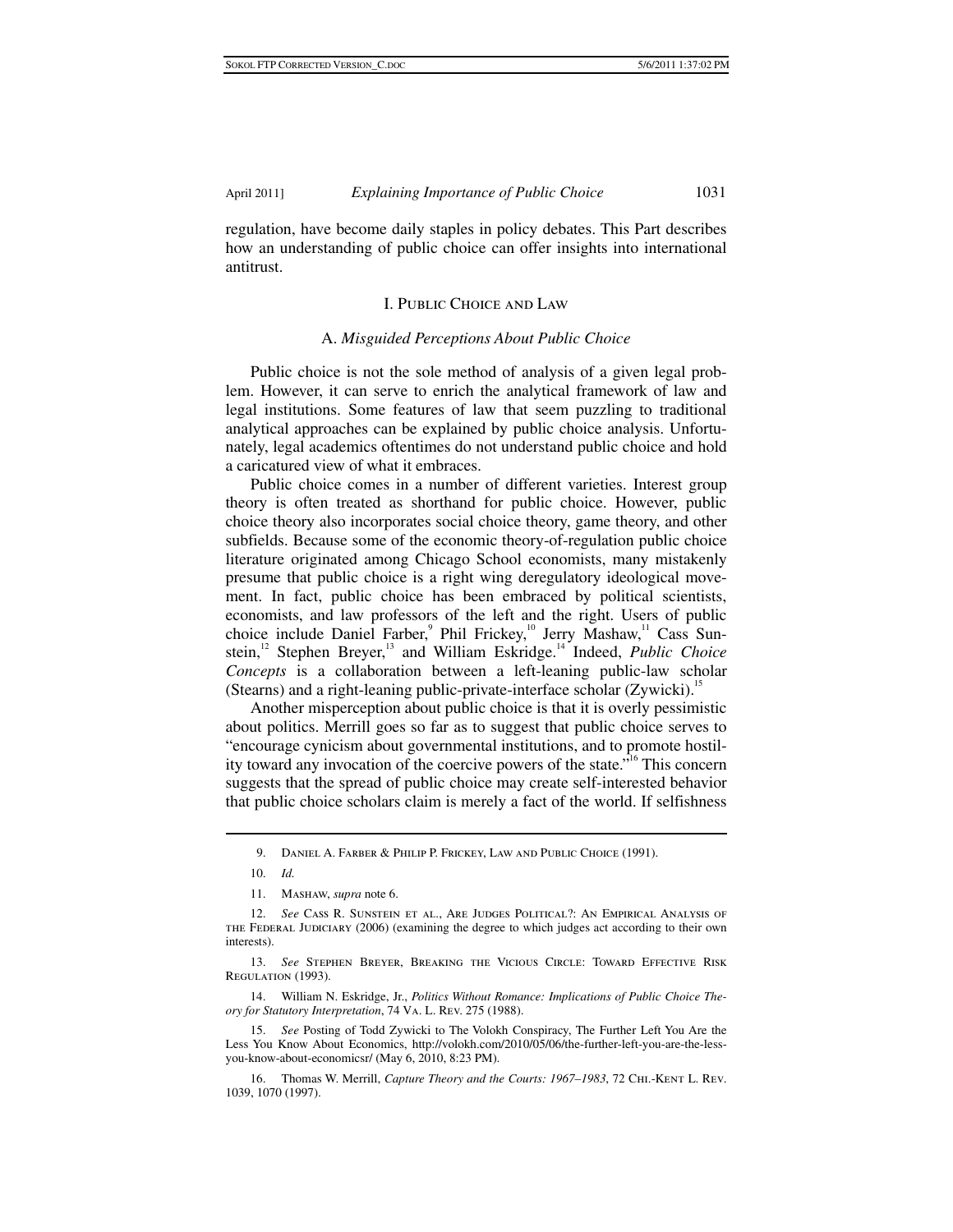exists naturally and public choice accurately describes this selfishness, then cynicism will set in on the part of political actors. The very study of public choice reduces cooperation and destroys traditional social understandings among its students.<sup>17</sup> Such a critique has its origins in the Marxist argument that capitalism creates selfishness. $18$ 

A response to this critique is that public choice does not claim that increased selfishness is a good thing. Public choice theorists want constitutional arrangements that maximize general interest in order to better combat selfishness. For Stearns and Zywicki, the purpose of the book and of public choice is to serve a more positive and descriptive function. Understanding public choice allows actors in the legal and political systems to better understand policy tradeoffs and implications.<sup>19</sup> With this knowledge, such actors can make decisions more likely to maximize social welfare.

In creating new institutional arrangements to maximize social welfare, public choice has normative implications, rather than merely a descriptive function.20 *Public Choice Concepts* identifies these normative implications throughout the book, although it does so implicitly. The book explores how an understanding of public choice suggests tools to help institutions overcome some of the flaws that public choice identifies.

### B. *The Contribution of* Public Choice Concepts and Applications in Law

Understanding the value of *Public Choice Concepts* requires an understanding of what distinguishes it from other works in the field. *Public Choice Concepts* is not akin in its depth and breadth to the comprehensive survey of theoretical and empirical work found in *Public Choice III*.<sup>21</sup> Nor is the textbook akin to the excellent *Research Handbook on Public Choice and*  Public Law,<sup>22</sup> which provides a survey of the latest theory and applications of public choice across a number of different thematic and substantive areas of law. Instead, the importance of Stearns and Zywicki's contribution is twofold. First, it is a textbook that serves as a primer for those who are unfamiliar with the importance of public choice, whether they are scholars who focus their academic work on legal institutions or students who learn about these institutions for careers in law, business, or government. As a

 $\overline{a}$ 

22. Pp. vii–viii; Research Handbook in Public Choice and Public Law, *supra* note 6.

<sup>17.</sup> Lionel Orchard & Hugh Stretton, *Public choice*, CAMBRIDGE J. ECON., May 1997, at 409, 423.

 <sup>18.</sup> *See* Karl Marx & Friedrich Engels, Manifesto of the Communist Party (English Edition 1888), *reprinted in* BASIC WRITINGS ON POLITICS AND PHILOSOPHY 1, 9 (Lewis S. Feur ed., 1959).

 <sup>19.</sup> Pp. ix–x. They are not the first to note that public choice is not dismal in nature. *See* Mashaw, *supra* note 6, at 31.

 <sup>20.</sup> Jim Rossi, *Public Choice Theory and the Fragmented Web of the Contemporary Administrative State*, 96 Mich. L. Rev. 1746, 1774 (1998) (reviewing Mashaw, *supra* note 6).

 <sup>21.</sup> Mueller, *supra* note 6.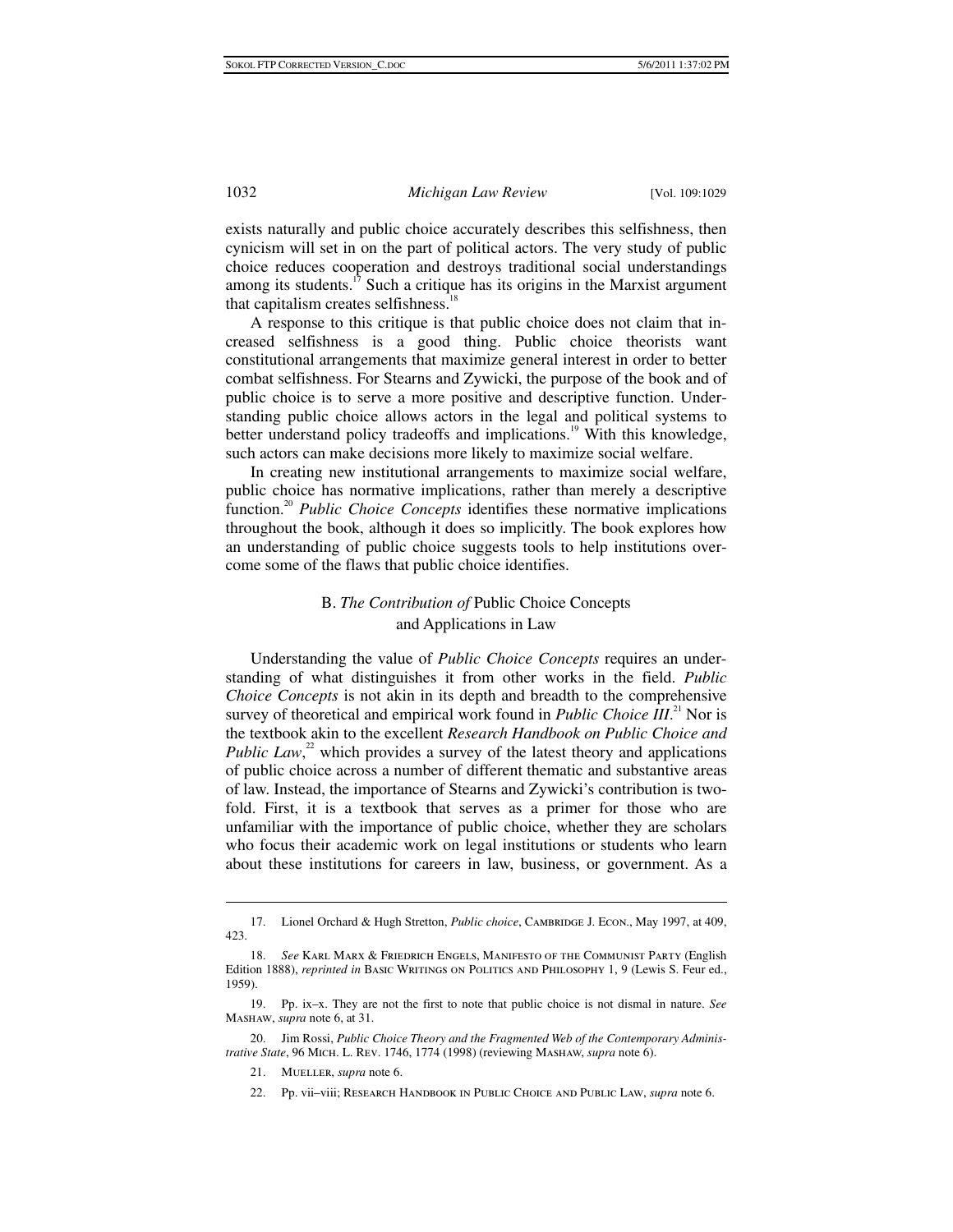result, *Public Choice Concepts* serves as an effective tool for teaching key concepts of public choice law to both students and professors. It is far less technical and more accessible than *Public Choice III*. Second, *Public Choice Concepts* informs those social scientists and law professors who understand public choice but not necessarily its applications to different areas of law.

The book's first part is an overview of the core concepts in public choice. These include collective decision making, interest group theory, rent seeking, social choice theory, and game theory. The second part focuses on institutional issues, and in particular collective decision-making areas: legislatures, the executive branch and administrative agencies, and the judiciary. It also addresses constitutional structure. Online supplements in part three of the book provide additional depth in other areas of law's intersection with policy, such as antitrust, bankruptcy, the Commerce Clause, corporate law, environmental law, and corruption.

Chapter One discusses how institutions affect decision making. The authors note that behavior by rational actors will vary based on the institutional structure in which actors find themselves (p. 10). Stearns and Zywicki simplify what they mean by an institution, using the well-known work of Nobel laureate Douglass North.<sup>23</sup> In fact, institutional analysis is quite complex and what one means by an institution may vary. Using an oversimplified definition of institutions might distort one's understanding of how institutions affect behavior.<sup>24</sup> Pedagogically, the use of simple models early on allows for the development of greater complexity later. However, an explicit revisiting of the nature of institutions would strengthen the book.

Once they define an institution, Stearns and Zywicki provide an easyto-follow example to illustrate the importance of institutional design: they examine the differences in the behavior of appointed and elected judges (pp. 11–12). Appointed judges face voter anger if they decide a case in an unpopular way. Thus, these judges will be more likely to conform to voter preferences. In contrast, appointed judges have less pressure from voters because of their relative insulation from voter preferences. Yet, appointed judges are subject to their own public choice concerns. They still care about the reception of their decisions and face a number of other issues that shape their judicial behavior, such as desires for income, leisure relative to private-sector lawyers, and job satisfaction.<sup>25</sup>

 <sup>23.</sup> P. 11 (citing Douglass C. North, *Economic Performance Through Time*, 84 Am. Econ. Rev. 359, 360 (1994)).

 <sup>24.</sup> *Cf.* Avner Greif, Institutions and the Path to the Modern Economy 29–54 (2006) (spending an entire chapter analyzing what is meant by the term "institution").

 <sup>25.</sup> Frank B. Cross, *Political Science and the New Legal Realism: A Case of Unfortunate Interdisciplinary Ignorance*, 92 Nw. U. L. Rev. 251, 302 (1997) (noting that "a judge may receive satisfaction from 'having performed his duty' "); Richard A. Posner, *What Do Judges and Justices Maximize? (The Same Thing Everybody Else Does)*, 3 SUP. CT. ECON. REV. 1, 1–2 (1993) (noting that judicial utility function includes income and leisure); Stephen J. Choi et al., *Professionals or Politicians?: The Uncertain Empirical Case for an Elected Rather than Appointed Judiciary*, 4 (Univ. Chi. Law Sch. John M Olin Law & Econ. Working Paper No. 357, 2007), *available at*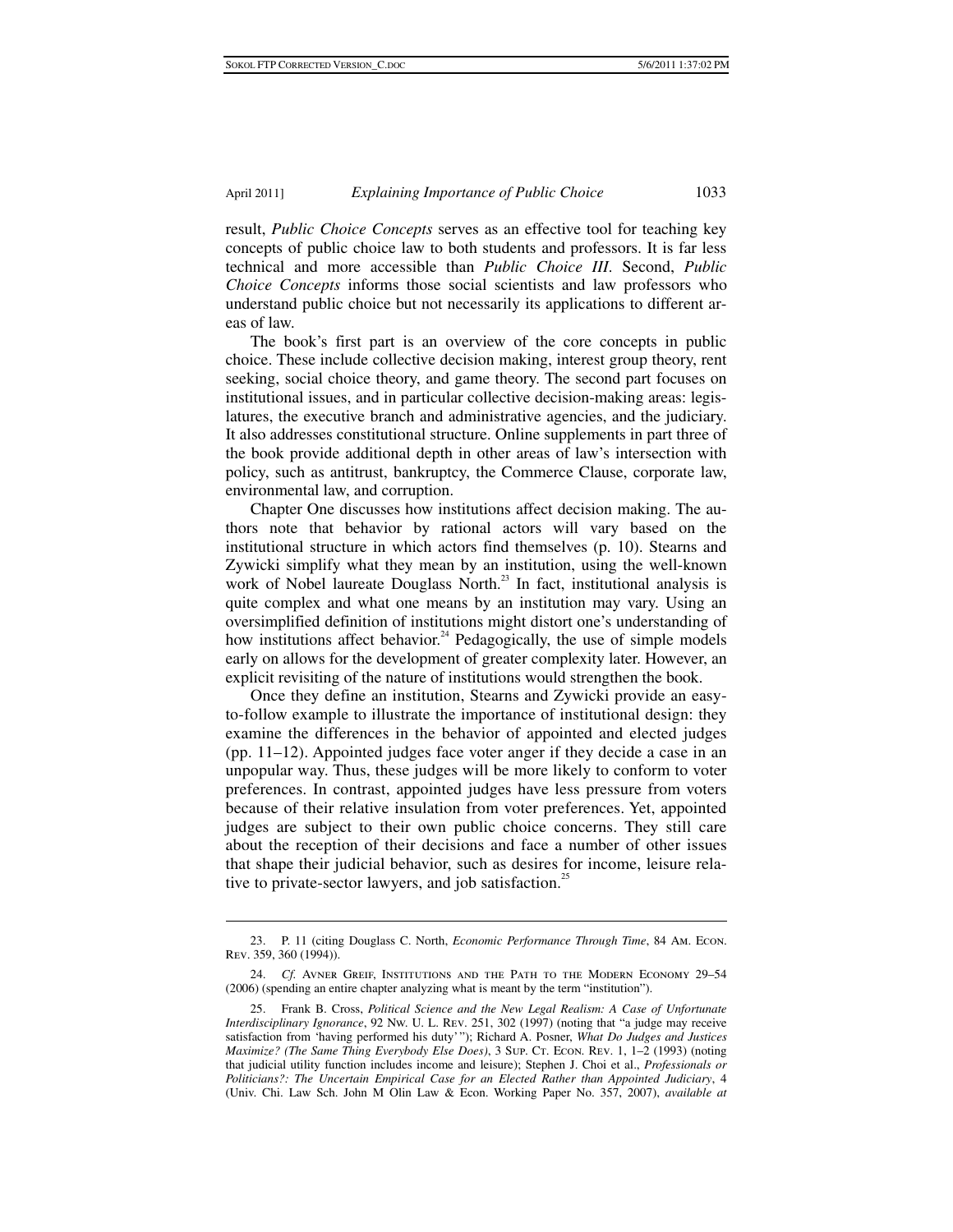In their chapter on the economic theory of regulation, Stearns and Zywicki draw heavily upon Chicago theorists (Chapter Two). They begin with Stigler, whose seminal work suggested that what drives the political process is private, rather than public, interest. Interest groups seek rents for their benefit at the expense of society at large.<sup>26</sup> They also discuss how Peltzman and Becker refined the Stigler model (p. 51). The former addressed the issue of group size in the influence of interest groups, in which well-organized, smaller groups can seek redistribution through the regulatory process.<sup>27</sup> The latter explored how competition might lead to the more efficient transfer of rents because a vote-maximizing government official has to make tradeoffs across a number of interests.<sup>28</sup> These insights into the nature of regulation have important policy implications.

*Public Choice Concepts* provides an application of regulation and interest group theory that has particular salience and interest to law school students: the licensing of attorneys via the bar exam (pp. 52–53). As Stearns and Zywicki explain, there is a tradeoff for using the bar exam to regulate the provision of lawyers (p. 52). On the one hand, the bar exam creates a barrier to entry into competition for the provision of legal services (and therefore creates upward price pressure for legal services). On the other hand, the bar exam serves as a check on quality. It weeds out potential lawyers who lack the basic understanding and competency necessary to advise potential clients.

The form of the bar exam suggests a public choice explanation. The bar passage rate correlates with the number of applicants who take the bar exam. If the bar exam merely existed as a floor to measure quality, the passage rate would vary from exam to exam in a given year based on the number of students who attained a sufficient level of knowledge. Nevertheless, the overall bar passage rates hold constant.

Public choice explains this outcome and its consequences. Existing lawyers who run the accreditation process want to keep the total supply of lawyers down in order to keep legal fees high. Such rent seeking has consequences for consumers of legal services. Some consumers will be priced out of legal services and attempt to undertake legal representation on their own or employ other nonlawyer providers to advise them on legal issues (accounting firms, consultants, etc.).

*Public Choice Concepts* next addresses the work of Mancur Olson (pp. 55–56). Olson's seminal work analyzed the nature of political mobiliza-

 http://papers.ssrn.com/sol3/papers.cfm?abstract\_id=1008989) ("Appointed judges . . . labor to write opinions that will be admired.").

<sup>26.</sup> Pp. 49-51; George J. Stigler, *The theory of economic regulation*, 2 BELL J. Econ. & Mgmt. Sci. 3 (1971).

 <sup>27.</sup> Sam Peltzman, *Toward a More General Theory of Regulation*, 19 J.L. & Econ. 211 (1976).

 <sup>28.</sup> Gary Becker, Comment, 19 J.L. & Econ. 245 (1976) (responding to Peltzman, *supra* note 27).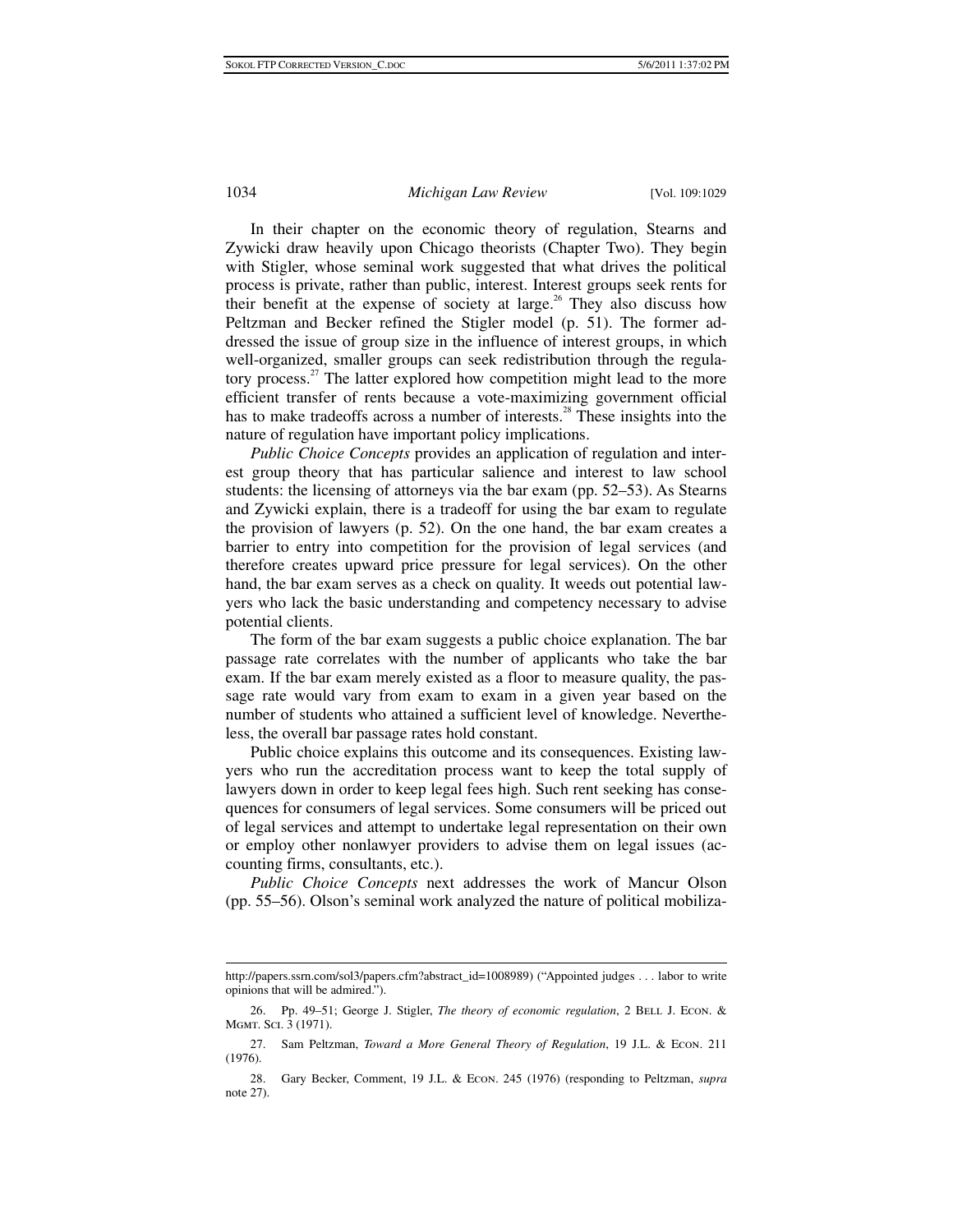tion of interest groups.<sup>29</sup> Among his contributions was to note that if all members of a group benefit from a given policy, some group members will be able to free ride off of other group members who work to enact the policy. Therefore, each member of the group has an incentive to shirk his responsibility to enact the change of policy. To solve the free-rider problem, successful groups exclude free riders from group benefits. In this vein, some groups are more effective than others based upon the size of the group. A smaller group with fewer members who each have a larger individual stake will be more effective than a larger group whose members have smaller individual stakes in the policy.

To illustrate Olson's insights in application, *Public Choice Concepts* uses the example of the imposition of steel tariffs by the George W. Bush Administration (pp. 53–57). The US steel industry lobbied for protection from lower cost steel imports. This small and organized group extracted rents from the Bush Administration and limited free-rider problems through targeted subsidies.

In the next chapter, Stearns and Zywicki explain social choice theory (Chapter Three). Social choice focuses on voting arrangements for collective decision making. Its premise is that majoritarian voting is not merely a collection of individual interests to reach a collective result.<sup>30</sup> Rather, each actor has his own agenda in setting group decisions (pp. 94–95). Social choice thereby suggests limitations to the idea of majority rule based on individual interests. *Public Choice Concepts* explores two important theoretical contributions to social choice theory. The first is the Marquis de Condorcet's binary voting paradox.<sup>31</sup> What makes voting a paradox is that collective preferences in voting are cyclic (a majority of the voters prefer candidate A to candidate B, a majority prefer B to C, and a majority prefer C to A) and hence majority preferences might oppose each other.

The second building block is Arrow's Impossibility Theorem, which is an attempt to explain majoritarian voting. $32$  According to the theorem, individual preferences in voting may not translate into a collective preference. No voting system can satisfy four basic conditions: universal domain, Pareto optimality, independence of irrelevant alternatives, and nondictatorship.<sup>33</sup> Put differently, no voting system meant to overcome cycling can comply

 <sup>29.</sup> Mancur Olson, The Logic of Collective Action: Public Goods and the Theory of Groups (1965).

 <sup>30.</sup> There are a number of different implications for social choice as it relates to legal institutions, which are not limited merely to voting. *See, e.g.*, William N. Eskridge, Jr., *Interpreting Legislative Inaction*, 87 Mich. L. Rev. 67, 108–22 (1988); Richard H. Pildes, *The Theory of Political Competition*, 85 Va. L. Rev. 1605, 1611 (1999).

 <sup>31.</sup> Pp. 101–05. *Public Choice Concepts* suggests Condorcet as one of the founders of social choice. P. 94. Yet, the intellectual origins go as far back as Pliney the Younger and include a number of other contributions prior to Condorcet. Wulf Gaertner, A Primer in Social Choice Theory 3–4 (2006).

 <sup>32.</sup> Pp. 138–43. Kenneth J. Arrow, Social Choice and Individual Values 46–60 (2d ed. 1963).

 <sup>33.</sup> William H. Riker, Liberalism Against Populism 115–20 (Waveland Press 1988).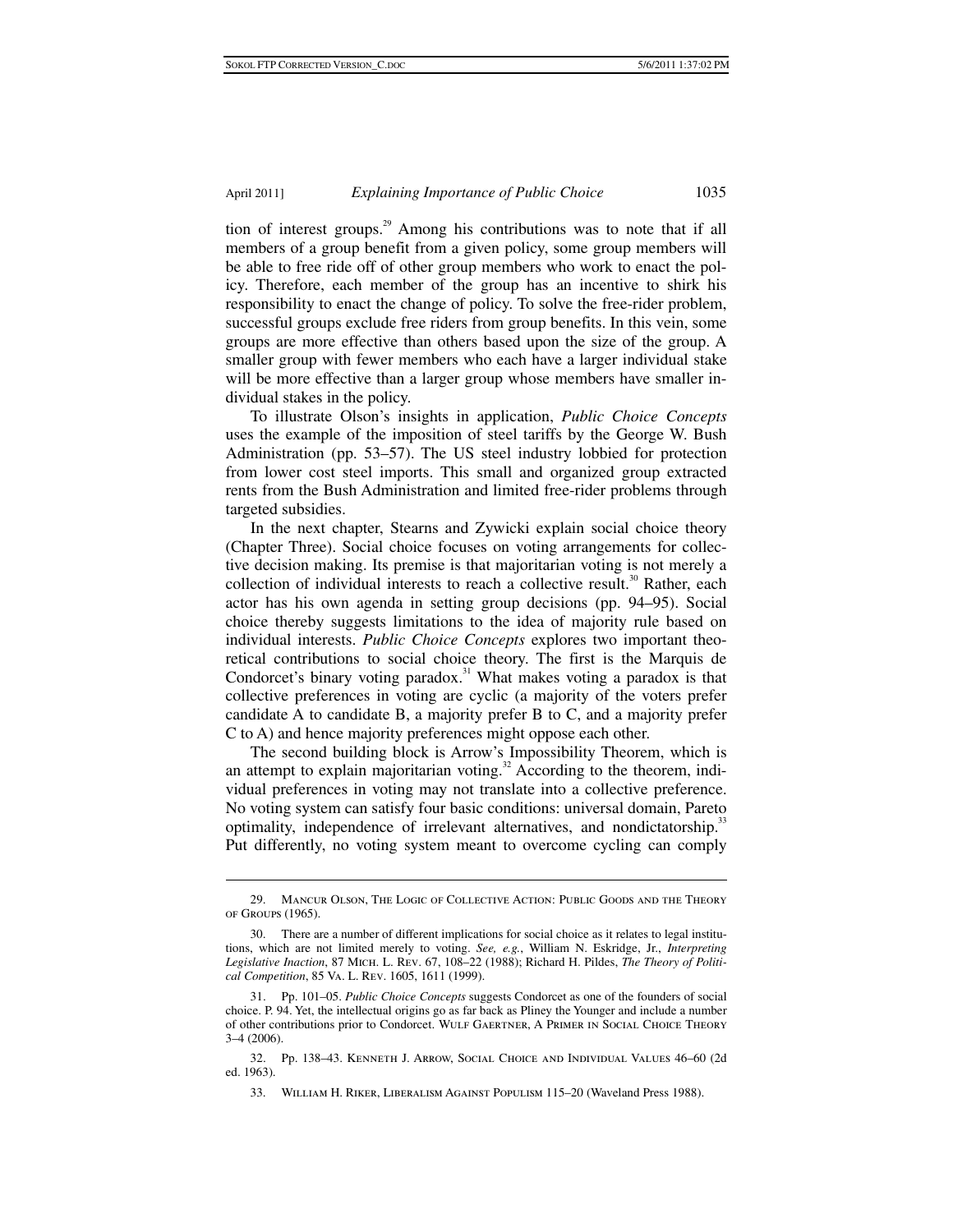with all of the above conditions given possible preference orders. The theory explains the fundamental tension that collective decision making faces in creating rational outcomes that are also fair.

Social choice serves as a prism through which to construct various proposals for institutional reform. Institutional structure can change by introducing various processes and mechanisms that constrain choices. Introducing greater political competition into electoral institutions could improve outcomes by preventing political actors from becoming entrenched in their positions through manipulating the voting system to benefit themselves.<sup>34</sup>

*Public Choice Concepts* provides an application of social choice cycling in the bankruptcy law context (pp. 165–67). Bankruptcy may change the nature of the preexisting property rights, and various voting strategies impact the allocation of these rights. Imagine a world with three creditors. The debtor owes each creditor \$500,000. The incentive of each creditor is to receive a full payout. Doing so would end the debtor's business as a going concern. Social choice helps us to determine the system of majority decision making to deal with the debtor's business. The problem of three equally situated creditors is easily apparent. Creditors A and B can form a coalition to split the \$500,000. However, complexity is introduced when Creditor C approaches Creditor B and proposes a coalition that would lead to a larger payoff for B (\$300,000 for B and \$200,000 for C). B would therefore abandon the coalition with A in favor of the coalition with C. Of course, A can play this game too. Creditor A can approach Creditor C and propose a coalition between A and C where A receives \$200,000 and C receives \$300,000. Not to be left out of the potential payoff, B might react and suggest to A that A receive a \$300,000 payoff and B receive a \$200,000 payoff. We do not have greater stability but we have a number of potential coalitions in bankruptcy of AB, BC, CA, and AB.

We can view the Bankruptcy Code as an attempt to solve the empty core and cycling problems that would be inherent in bankruptcy.<sup>35</sup> The code creates a system of priority of debt for creditors and a set of voting rules that create unequal bargaining positions among the creditors. This includes priority of distribution<sup>36</sup> and voting.<sup>37</sup> Inequality in bargaining position is also generated by "cramdown" rights.<sup>38</sup> Secured claims get paid present value in full over time. Priority claims get paid in full on the date of confirmation. Unsecured claims get at least what they would get in a liquidation.

37. *See id.* § 1126.

 <sup>34.</sup> *See* Samuel Issacharoff & Richard H. Pildes, *Politics As Markets: Partisan Lockups of the Democratic Process*, 50 Stan. L. Rev. 643, 648–50 (1998).

 <sup>35.</sup> Yet, the bankruptcy system does not solve all opportunities for strategic gaming. *See* Douglas G. Baird & Randal C. Picker, *A Simple Noncooperative Bargaining Model of Corporate*  Reorganizations, 20 J. LEGAL STUD. 311 (1991).

 <sup>36.</sup> *See* 11 U.S.C. §§ 507, 725 (2006).

 <sup>38.</sup> *See id.* § 1129(b). There are some limitations. For example, equity holders often get something in consensual plans that could not actually be crammed down because they violate absolute priority.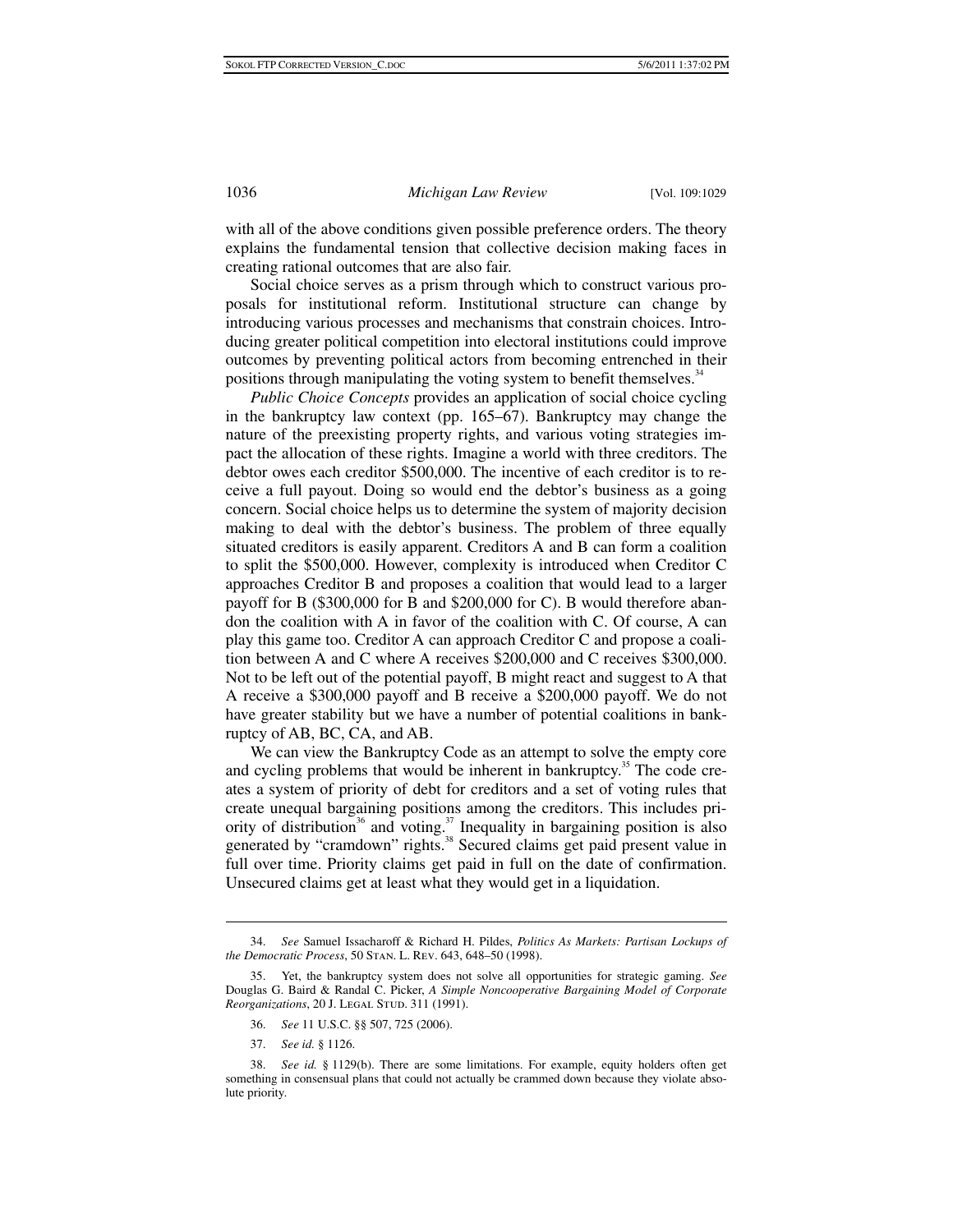Chapter Four of *Public Choice Concepts* provides an easy-to-follow analysis of game theory. In addition to describing the basic games of game theory, the strength of *Public Choice Concepts* is that it explains that the prisoner's dilemma is not the only (or correct) solution to a collective action problem (pp. 173–75). Analyze a problem with the wrong game and the policy prescriptions that flow from the analysis will be flawed.

The chapter begins with an analysis of a single-period prisoner's dilemma (pp. 171–76). This allows for an explanation of the basic premises behind cooperation and defection strategies. The chapter then adds complexity by introducing a multiple-iteration prisoner's dilemma (pp. 176–95). The chapter then proceeds to explore games with multiple pure Nash strategy equilibria, including the driving game, the battle of the sexes game, and the game of chicken (pp. 196–224). It also introduces a game with no pure Nash strategy equilibrium (pp. 224–26). Stearns and Zywicki then apply the various games to substantive areas of law (pp. 226–42).

The final chapters discuss areas of law that have been the staple of much public choice legal literature—the legislative, executive, and judicial branches; administrative agencies; and constitution making. Chapter Six, regarding the executive branch and administrative agencies, is particularly good. Agency-cost problems exist between the legislature and administrative agencies. One common solution noted by the literature is to create law to better monitor administrative agencies. Monitoring allows for other actors (such as the courts) to protect the original legislative bargain and to lock in the policy preferences of the original bargain.<sup>39</sup> The highly proceduralized administrative law system, with judicial review and transparency requirements, is a policy tool to address agency costs.<sup>40</sup>

#### C. *Critiques*

Stearns and Zywicki provide a few critiques of public choice. However, these critiques perhaps are too limited. Green and Shapiro's *Pathologies of Rational Choice*<sup>41</sup> receives only a single page of discussion (pp.  $91-92$ ). *Public Choice Concepts* focuses on Green and Shapiro's assertion that public choice theories may utilize claims not borne out by the empirical

 <sup>39.</sup> *See* Matthew D. McCubbins et al., *Administrative Procedures as Instruments of Political Control*, 3 J.L. Econ. & Org. 243 (1987) (discussing oversight and administrative procedures as political controls on bureaucratic decision making); Matthew D. McCubbins et al., *Structure and Process, Politics and Policy: Administrative Arrangements and the Political Control of Agencies*, 75 Va. L. Rev. 431 (1989) (further analyzing administrative structure, procedure, and oversight); McNollgast, *The Political Origins of the Administrative Procedure Act*, 15 J.L. Econ. & Org. 180 (1999) (expounding the significance of procedural requirements considered by the Administrative Procedure Act of 1946).

 <sup>40.</sup> Jerry Mashaw, *Public Law and Public Choice: Critique and Rapprochement* in Research Handbook in Public Law and Public Choice, *supra* note 6 (manuscript at 11), *available at* http://ssrn.com/abstract=1326613.

 <sup>41.</sup> Donald P. Green & Ian Shapiro, Pathologies of Rational Choice Theory: A Critique of Applications in Political Science (1994).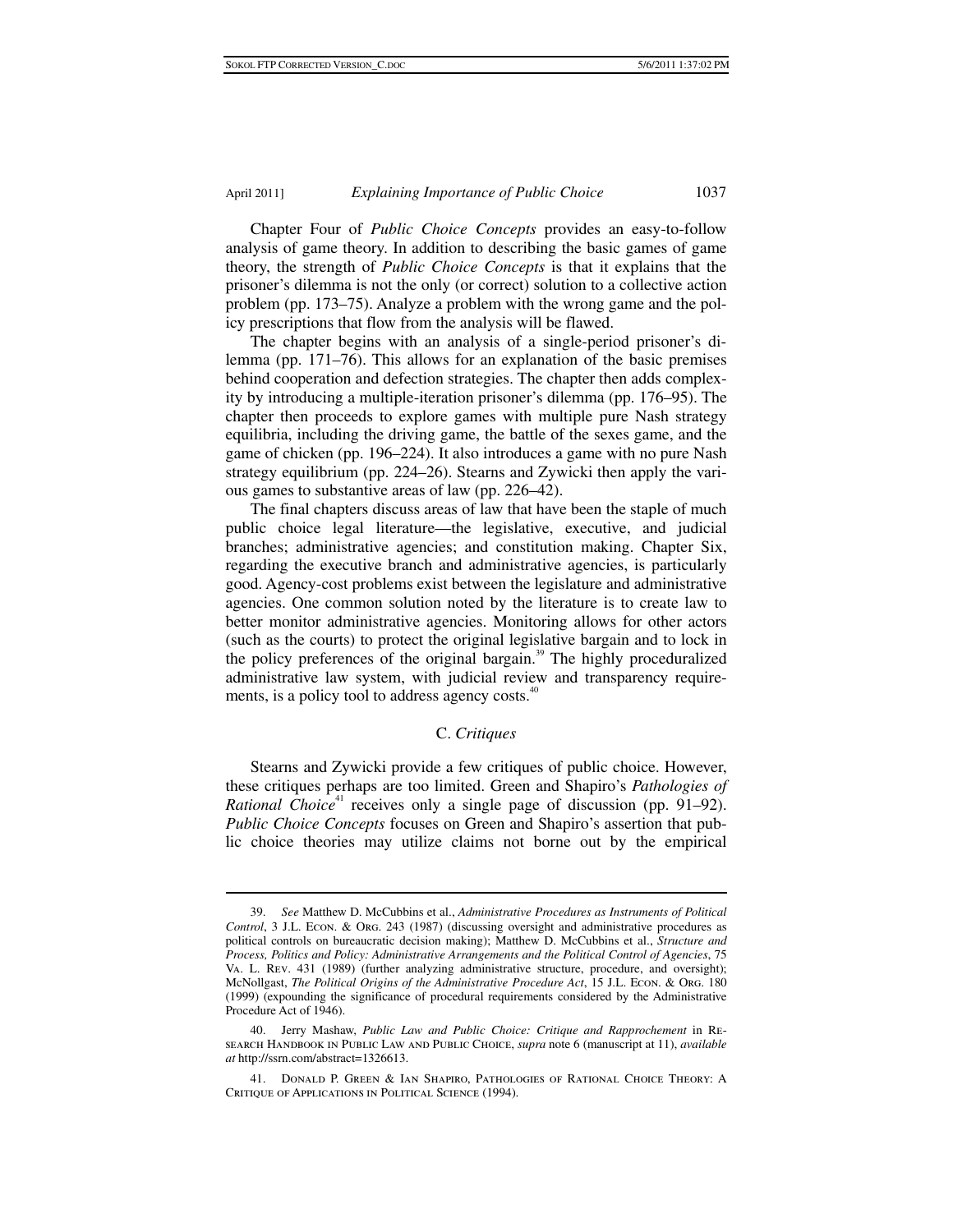record.<sup>42</sup> In their defense, throughout the book, Stearns and Zywicki return to whether or not the claims of public choice exceed empirical results. Similarly, *Public Choice Concepts* gives Elhauge's critique of public choice's lack of a normative baseline<sup>43</sup> only two pages (pp. 89–91). The book could have built the case for public choice more forcefully by providing greater voice for the criticisms of public choice and comprehensively responding to these criticisms.

One might have addressed early on in the book a critique of public choice based on limits to the neoclassical rational actor model. The utility function that a rational actor maximizes may be impacted by a number of shortcomings in how people actually behave and the mental shortcuts that people take. A number of books and articles argue that people are not as predictable in certain scenarios as neoclassical economics assumes.<sup>44</sup> Instead, a number of behavioral heuristics lead to outcomes that may be at odds with rational choice.

The lack of focus on behavioral law-and-economics in the book is somewhat surprising. As Richard Epstein explains, "There is little doubt that the major new theoretical approach to law and economics in the past two decades does not come from either of these two fields. Instead it comes from the adjacent discipline of cognitive psychology, which has now morphed into behavioral economics."<sup>45</sup> One limitation on rational actors is bounded rationality, in which people take mental shortcuts in their decision making. For example, the work of Kahneman and Tversky suggests that people's decision making will be biased by the availability heuristic.<sup>46</sup> People will predict the frequency of an event occurring based on how often they recall such events occurring. Events that receive disproportionate media coverage will be recalled more easily and thus overestimated. Therefore, people will overestimate the chance of being killed in a plane crash (because they are more likely to read about it in the news) and underestimate the chance of being killed by heart disease.<sup>47</sup>

The critique of public choice based on these behavioral insights is that, as a descriptive matter, public choice (as a subset of rational choice) might

 <sup>42.</sup> *Id.* at 11 ("Too often prescriptive conclusions . . . are floated on empirically dubious rational choice hypotheses . . . .").

 <sup>43.</sup> Einer R. Elhauge, *Does Interest Group Theory Justify More Intrusive Judicial Review?*, 101 Yale L.J. 31, 49–52 (1991).

 <sup>44.</sup> *See, e.g.*, Dan Ariely, Predictably Irrational: The Hidden Forces That Shape Our Decisions (2008) (describing common psychological departures from rational choice theory); Richard H. Thaler & Cass R. Sunstein, Nudge: Improving Decisions About Health, Wealth, and Happiness (2008) (making policy recommendations that attempt to minimize the impact of people's departures from neoclassical rationality).

 <sup>45.</sup> Richard A. Epstein, *The Neoclassical Economics of Consumer Contracts*, 92 Minn. L. Rev. 803, 803 (2008).

 <sup>46.</sup> Amos Tversky & Daniel Kahneman, *Judgment under uncertainty: Heuristics and biases*, *in* JUDGMENT UNDER UNCERTAINTY 3, 11 (Daniel Kahneman et al. eds., 1982).

 <sup>47.</sup> Paul Horwitz, *Free Speech as Risk Analysis: Heuristics, Biases, and Institutions in the First Amendment*, 76 Temp. L. Rev. 1, 20 (2003).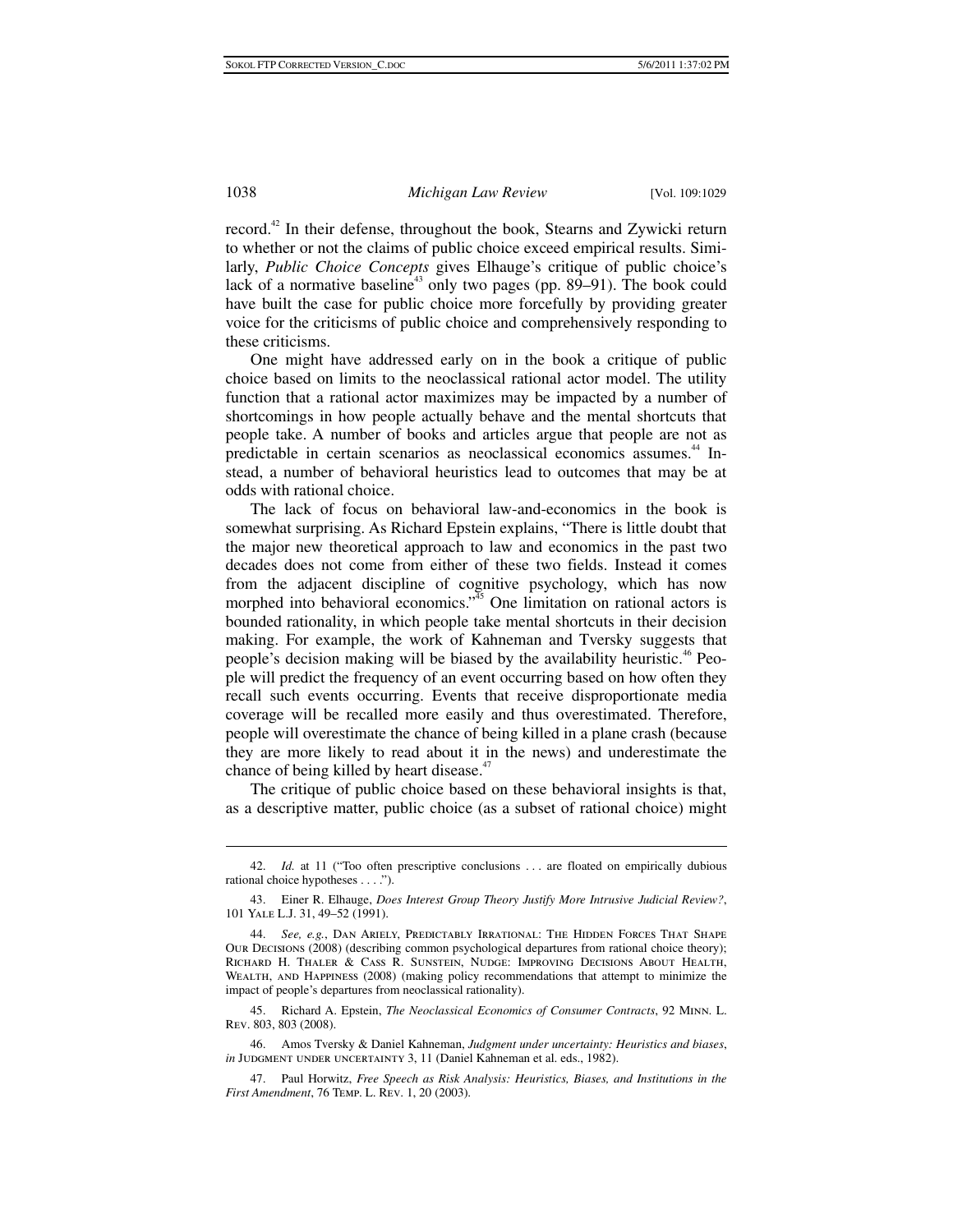not be particularly good in explaining human behavior. As a normative matter, laws informed by public choice might be similarly shortsighted.<sup>48</sup> Based on such public choice limitations, some scholars suggest that government should draft paternalistic policies to yield improvements in individuals' welfare.<sup>49</sup> However, behavioral critiques of public choice cannot have it both ways. If it is possible for individuals to make misguided policy choices, then it is also possible for government actors to have the same behavioral biases in creating policy. $50$ 

A policy of paternalism may increase rather than decrease the costs of government decision making. A behavioral critique assumes that in making policy decisions, government policymakers are immune from interest group capture or their own self-interest. Paternalism assumes that people will be limited in their ability to learn the truth. Therefore, paternalism raises the payoff for successfully implementing a paternalistic government policy to benefit a particular interest group.<sup>51</sup> Paternalism is also subject to public choice concerns on the part of government decision makers. Government actors might take various heuristical shortcuts in their decision making but still be prone to self-interested behavior.

One might question some of the assumptions behind public choice because rationality in politics might be different than rationality in the market. Maybe people are less selfish in politics than they are elsewhere.<sup>52</sup> If we assume people are sometimes irrational, we need to ask, where are they more likely to be rational? It is more likely that people will behave rationally ignorant in politics than in the market.<sup>53</sup> In politics, there is significant voter ignorance. Because you know that the chance your vote will affect the outcome of an election or of any given policy debate will be small, you will be

 <sup>48.</sup> We also might want people (and government) to make mistakes because it allows actors to learn from them. Jonathan Klick & Gregory Mitchell, *Government Regulation of Irrationality: Moral and Cognitive Hazards*, 90 Minn. L. Rev. 1620 (2006) (making the case for self-debiasing).

 <sup>49.</sup> *E.g.*, Colin Camerer et al., *Regulation for Conservatives: Behavioral Economics and the Case for "Asymmetric Paternalism*," 151 U. Pa. L. Rev. 1211 (2003) ("To the extent that errors identified by behavioral research lead people not to behave in their own best interest, paternalism may prove useful."); Cass R. Sunstein & Richard H. Thaler, *Libertarian Paternalism Is Not an Oxymoron*, 70 U. Chi. L. Rev. 1159 (2003) ("We urge that [libertarian paternalistic] rules should be chosen with the explicit goal of improving the welfare of the people affected by them.").

 <sup>50.</sup> Russell Korobkin, *Libertarian Welfarism*, 97 Calif. L. Rev. 1651, 1652 (2009) ("If I can't figure out whether I would be better off owning a car equipped with expensive airbags or a slightly more dangerous (and cheaper) automobile and the concomitant ability to purchase some other goods and services, why should I be confident that a state functionary can do any better?").

 <sup>51.</sup> *See* Edward L. Glaeser, *Paternalism and Psychology*, 73 U. Chi. L. Rev. 133, 134, 145– 46 (2006).

 <sup>52.</sup> *See generally* Beyond Self-Interest (Jane J. Mansbridge ed., 1990) (collection of essays arguing against the idea that human behavior is rooted in a narrowly conceived definition of self-interest).

 <sup>53.</sup> *See* Glaeser, *supra* note 51, at 144–45 ("Consumers face stronger incentives to correct errors that directly impact their well-being than do government bureaucrats.").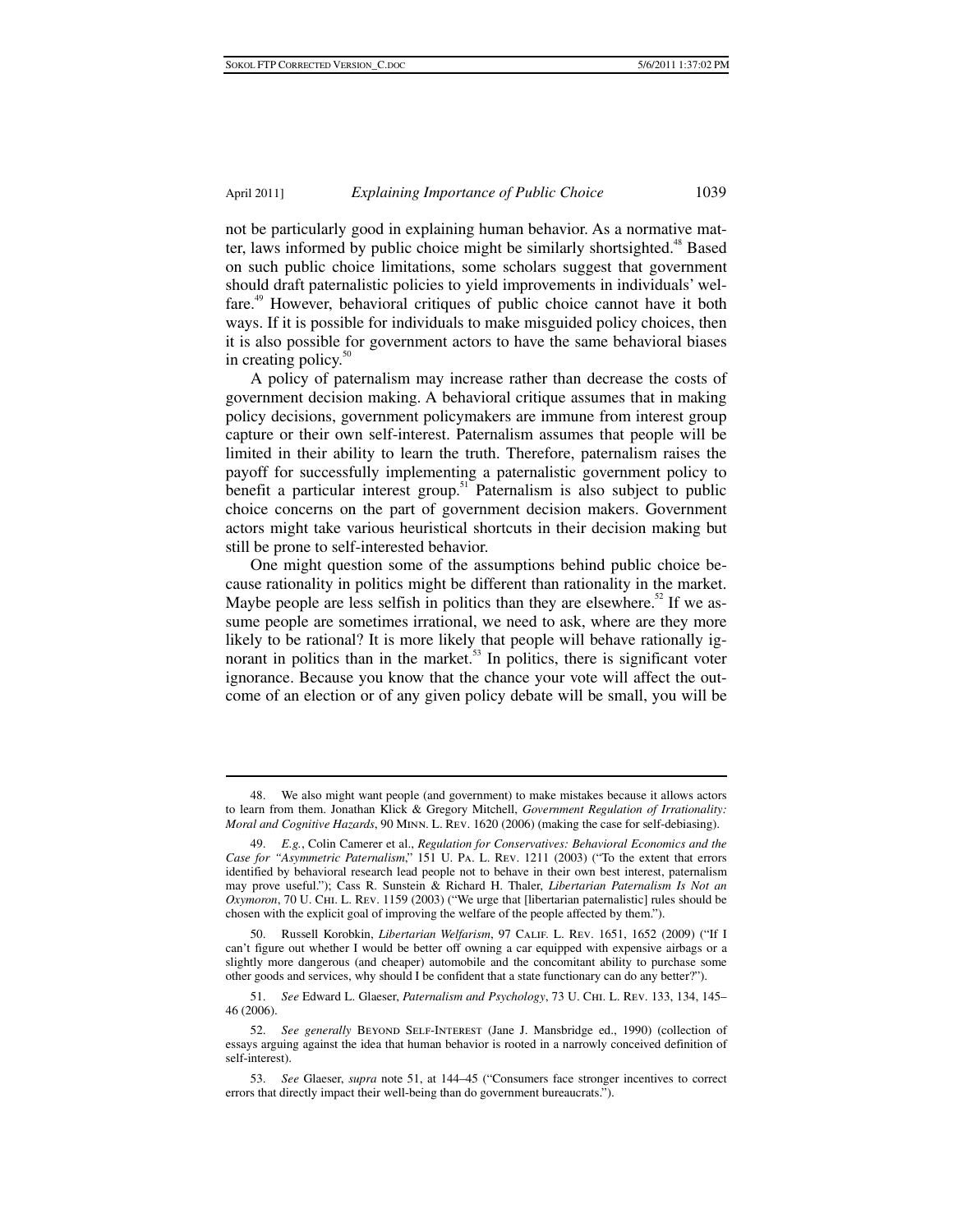less likely to inform yourself about the issues.<sup>54</sup> With your money and your purchases, however, you have more incentive to get information because you will benefit from making a better decision. In sum, markets reward rational behavior and punish bad behavior.<sup>55</sup>

Another critique of *Public Choice Concepts* is that Stearns and Zywicki use a broad understanding of "self-interest" for rational actors. They do so to counter the perception that public choice is only about the private interests of actors. Politicians value more than just reelection.<sup>56</sup> An overly broad generalization about rationality has its limits. $57$  If self-interest can mean just about anything, then it is not constraining the analysis. Under such a theory Mother Teresa is just as self-interested as Bernie Madoff; the only difference is that she was self-interested to do social good and he was self-interested to do good for himself and not his investors.

Public choice relies not just on the assumption of selfishness, but on selection effects. For example, maybe a congressman or bureaucrat does not care about survival in office and just wants to advance the public good. But such people will not stay in power for long unless they act selfishly. Selfish leaders or those who merely act selfishly will push out the altruistic ones over time, just as profit-maximizing firms in the market will tend to outcompete those that are indifferent to profit.<sup>58</sup>

Stearns and Zywicki do better when it comes to expressing critiques of the limitations and disagreements that exist across a number of different public choice models. Public choice theoretical models have become more complex. Early models became refined with better theories and better empirical analysis to guide them.<sup>59</sup> *Public Choice Concepts* does a good job of exploring the limitations of early models and exploring the refinements and alternative public choice that have arisen in the study of public choice. It also presents the empirical work in the area and makes a good effort at not drawing overly broad inferences from the empirical literature.

## II. The Growing Importance of Public Choice in International Law

The primary limitation of the otherwise excellent *Public Choice Concepts* is its coverage, or lack thereof, of international issues. Global issues

 <sup>54.</sup> Ilya Somin, *Political Ignorance and the Countermajoritarian Difficulty: A New Perspective on the Central Obsession of Constitutional Theory*, 89 Iowa L. Rev. 1287, 1290–96 (2004) (providing a summary of the voter ignorance literature).

 <sup>55.</sup> Ilya Somin, Democracy and Political Ignorance (forthcoming).

 <sup>56.</sup> Edward L. Rubin, *Public Choice, Phenomenology, and the Meaning of the Modern State: Keep the Bathwater, but Throw Out That Baby, 87 CORNELL L. REV. 309, 322 (2002).* 

 <sup>57.</sup> Jeffrey L. Harrison, *Piercing Pareto Superiority: Real People and the Obligations of Legal Theory*, 39 Ariz. L. Rev. 1, 2 (1997).

 <sup>58.</sup> D. Daniel Sokol, *Competition Policy and Comparative Corporate Governance of State-Owned Enterprises*, 2009 BYU L. Rev. 1713, 1727–31.

 <sup>59.</sup> For example, Farber and Frickey introduced greater nuance and complexity to the relationship between interest groups and legislators. Farber & Frickey, *supra* note 9, at 17–21.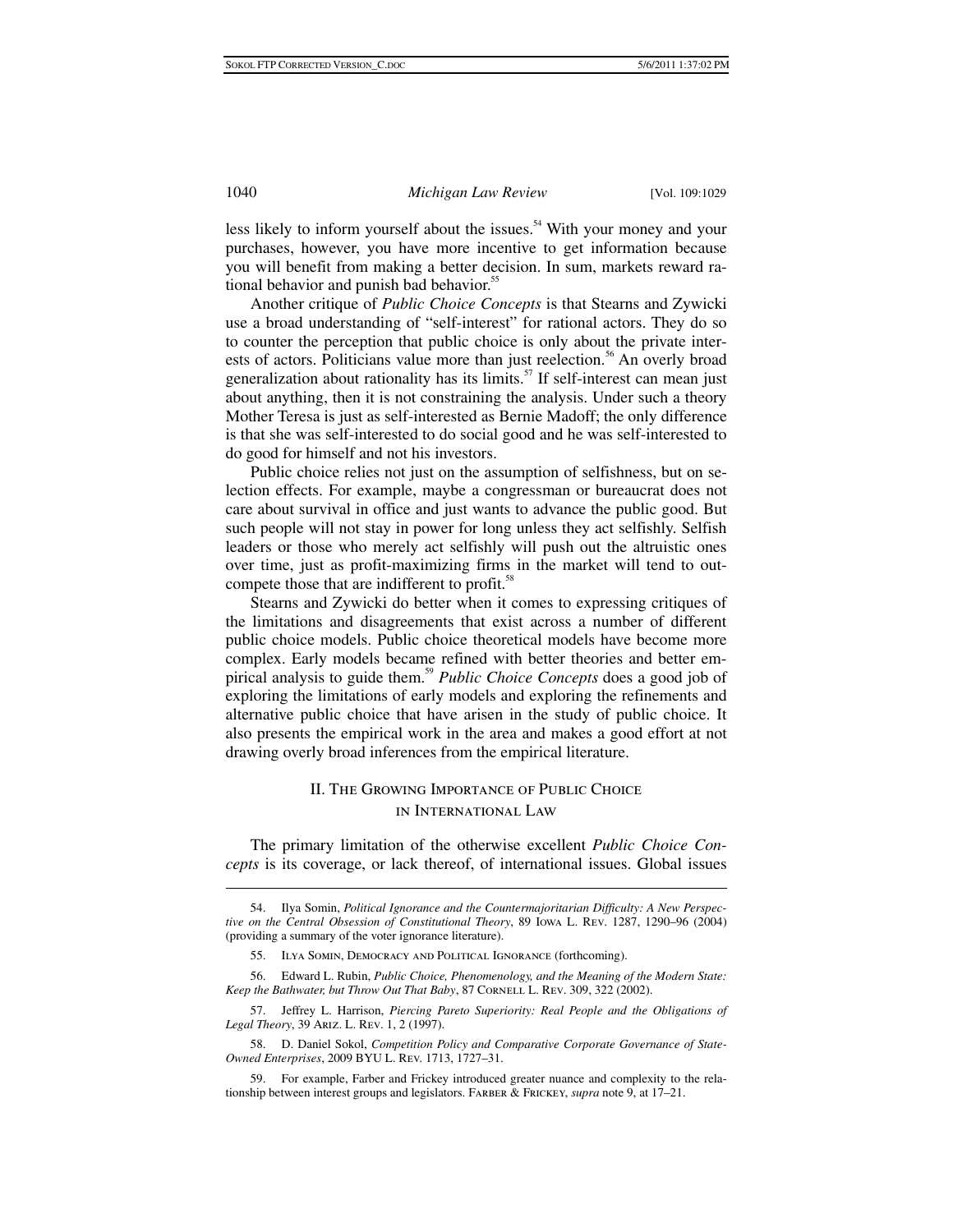involving complex regulation—from climate change to financial regulation—play an increasingly large role in US policymaking. If public choice can explain the behavior of actors on national issues, it also provides important insights into international organizations. Indeed, there is an increasing literature devoted to various public choice international issues.<sup>60</sup>

*Public Choice Concepts* would have added value by explaining how the assumptions of public choice at the domestic level may be challenged in their applications with multiple levels of actors at subnational, national, and international levels. The interplay of public choice at these levels creates particularly complex dynamics that require examination. Institutional design for addressing global problems in areas of complex regulation is at the forefront in many substantive areas of law and policy. Some types of institutional design seem to be more effective than others in reaching better outcomes. This Part uses public choice to explain the current dynamics of international antitrust law. The Part discusses how public-choice-related institutional design flaws impeded a World Trade Organization ("WTO") "hard law" solution, and instead led to the creation of "soft law" institutional alternative: the International Competition Network ("ICN").

#### A. *International Antitrust and Hard Law*

As a result of the complexity of globalization and overlapping regulation, one fundamental issue in the international sphere is the amount and nature of coordination needed across jurisdictions. The form of coordination, both as a positive and normative matter, may determine the effectiveness of such coordination. In some cases, weak coordination may not lead to optimal results. Instead, there may need to be a deeper integration of systems based upon a global standard. $61$ 

Hard law is a formalized governance model that relies upon formal rules to bind countries and their subunits. Increased hard law governance, meant to lock in present domestic decision makers' policy preferences for future decision makers, represents one type of mechanism that facilitates more deeply integrated standards. Hard law governance has more formality and is more binding than soft law agreements, which are based more on informal norms. Harder agreements are produced with greater transaction costs precisely because they are "hard." More people spend more time negotiating such agreements. Moreover, such agreements are harder to change. $62$ 

 <sup>60.</sup> *See, e.g.*, John O. McGinnis & Mark L. Movsesian, *Against Global Governance in the WTO*, 45 Harv. Int'l L.J. 353 (2004); Paul B. Stephan III, *Barbarians Inside the Gate: Public Choice Theory and International Economic Law*, 10 Am. U. J. Int'l L. & Pol'y 745 (1995); Alan O. Sykes, *Protectionism as a "Safeguard": A Positive Analysis of the GATT "Escape Clause" with Normative Speculations*, 58 U. Chi. L. Rev. 255 (1991).

 <sup>61.</sup> *See* Maxwell L. Stearns, *The New Commerce Clause Doctrine in Game Theoretical Perspective*, 60 VAND. L. REV. 1, 9 (2007) (addressing similar tradeoffs in the Commerce Clause context).

 <sup>62.</sup> Andrew T. Guzman, *Public Choice and International Regulatory Competition*, 90 Geo. L.J. 971, 980–81 (2002).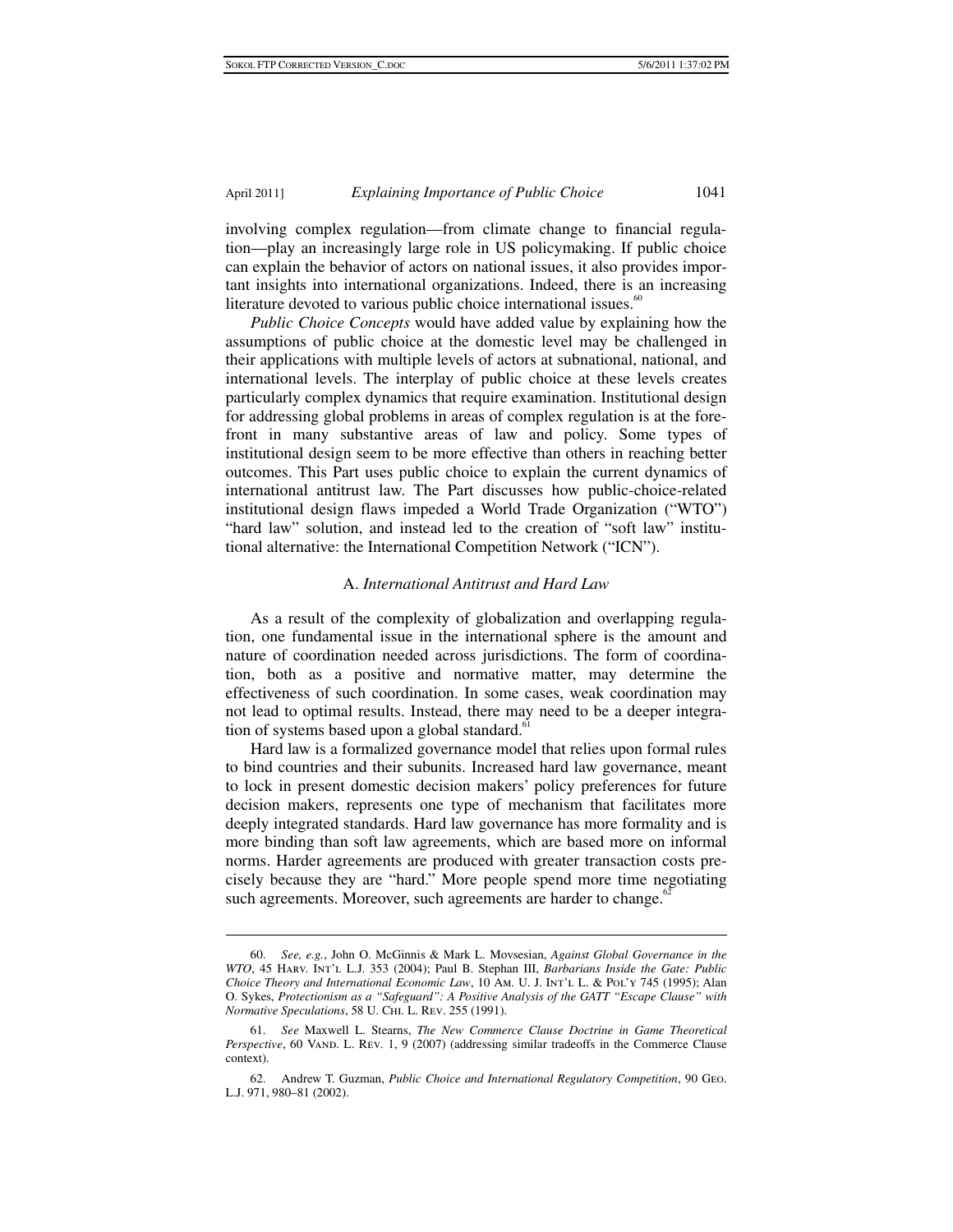Hard law agreements, such as WTO agreements, can take the form of a stand-alone governance structure that reaches a number of different areas of regulation.<sup>63</sup> Some stand-alone organizations built along a single issue may not achieve their intended goals because single-issue organizations may be more easily captured by interest groups. In public international law, such as human rights law, organizational design flaws may leave the very actors that should be constrained in their behavior unconstrained. Indeed, these actors can to some degree control the content of the law and make things worse than they were before. $64$ 

An example of the growing movement towards greater cooperation and coordination in an area of complex regulation is antitrust. There are more than one hundred jurisdictions with antitrust enforcement.<sup>65</sup> Antitrust must address a growing set of international problems due to increasing globalization. Globalization has both positive and negative effects on a given country's market. On the one hand, globalization allows for either potential or actual entry in tradable sectors. This puts a downward pressure on price. Consumers benefit from this greater competition.<sup>66</sup> On the other hand, increased globalization allows for the spread of anticompetitive behavior across borders.<sup>67</sup>

Having so many antitrust jurisdictions creates coordination problems for antitrust agencies. From a business perspective, different rules across jurisdictions increase compliance costs in two ways. Different rules require businesses to develop policies to ensure compliance with the various standards, such as coordination of merger filings. Disparate standards also increase compliance costs because of the need for global companies to comply with different substantive standards, some of which, such as multiproduct bundling, are more restrictive than others.

How much convergence is optimal in both procedural and substantive antitrust is an open question. Increased uniformity across jurisdictions may allow global capture. However, coordination costs or spillover costs of anticompetitive conduct may be a large enough problem that deeper global integration may overcome these concerns.

International anticompetitive behavior takes two forms. The first is a spillover of anticompetitive effects from one jurisdiction to another. For example, firms may collude in price fixing cartels across countries. Cartels

 65. International Competition Network, Member Directory, http://www. internationalcompetitionnetwork.org (follow "Members" hyperlink) (last visited Aug. 20, 2010).

 <sup>63.</sup> Andrew T. Guzman, *Global Governance and the WTO*, 45 Harv. Int'l L.J. 303 (2004).

 <sup>64.</sup> *See* John McGinnis & Ilya Somin, *Democracy and International Human Rights Law*, 84 Notre Dame L. Rev. 1739, 1765–68, 1775–79 (2009); John O. McGinnis & Ilya Somin, *Should International Law Be Part of Our Law?*, 59 Stan. L. Rev. 1175, 1233–46 (2007) (discussing the limitations of international law compared to US law regarding foreign citizens).

 <sup>66.</sup> D. Daniel Sokol, *Order Without (Enforceable) Law: Why Countries Enter Into Non-Enforceable Competition Policy Chapters in Free Trade Agreements*, 83 Chi.-Kent L. Rev. 231, 238 (2008).

 <sup>67.</sup> *See* Eleanor M. Fox, *International Antitrust and the Doha Dome*, 43 Va. J. Int'l L. 911, 917 (2003).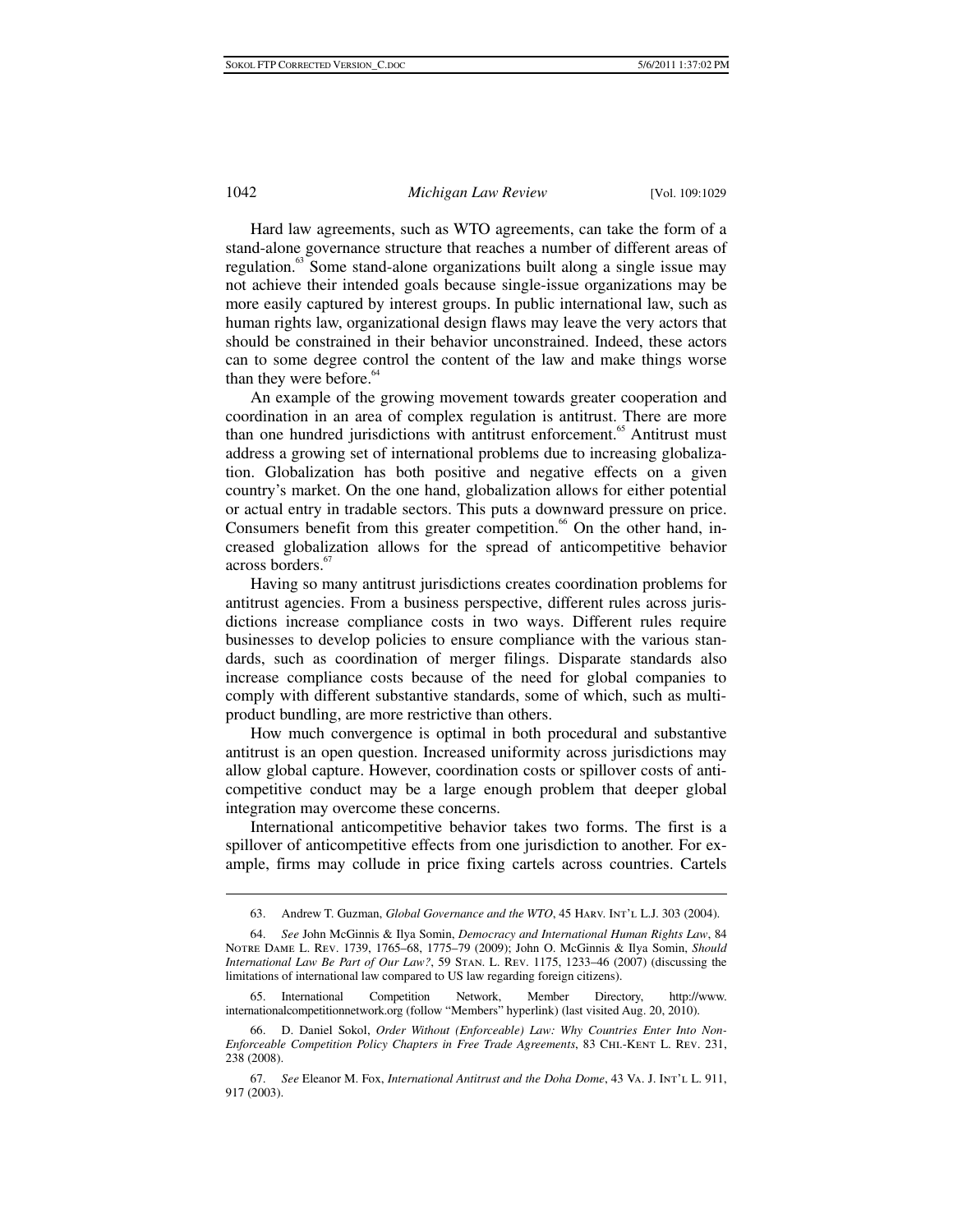hurt consumers by charging higher prices than the market would allow without collusion. The difficulty of detecting collusion may make it hard for any given jurisdiction to uncover the cartel. Documents may be hidden and meetings of cartel members may occur in third-party jurisdictions, both of which raise the cost of detection for any particular antitrust agency. Additionally, the effects of the cartel might not be apparent to a given antitrust agency. Moreover, a cartel can punish a noncompliant member in a third jurisdiction to enforce the cartel.

Spillover effects might also include the impact of substantive antitrust rules in an important jurisdiction (the United States or the European Union) upon the global operations of a firm. When one of the major powers in antitrust has an overly restrictive antitrust policy, this standard becomes the global standard. With stricter antitrust in one of the major antitrust jurisdictions, competitors might arbitrage the differences in enforcement posture and lobby the stricter enforcer to bring cases against its competitor in order to affect the competitor's global business.<sup>68</sup>

A second issue emerges from globalization. When countries create various barriers to entry to foreign products and services, sometimes this may be to protect domestic constituencies that have lobbied for protection. Protection takes the form of legislation that creates immunity from antitrust. The immunity prevents antitrust from correcting for market failures such as monopolization.<sup>69</sup>

Harmonization of procedures or substantive standards across jurisdictions can remove unnecessary costs of doing business caused by overlapping or contradictory approaches. For example, jurisdictions might have different reporting requirements for premerger notification. This might include how much and what sort of information to include with a merger filing, the timing of the merger review, the transparency of the merger review process, and the confidentiality of information, among other issues. Procedural issues in international law tend not to have the same political salience as substantive issues because there is not a strong enough interest group that will push for optimal procedural changes globally.<sup>70</sup> Yet, international cooperation in antitrust in most settings will be welfare-improving on purely procedural matters. Coordination will yield a better flow of information, less redundancy in the use of antitrust agency resources, and less delay and uncertainty for businesses.

Public choice can help to explain the various institutional arrangements that international antitrust has taken. It also helps to explain why certain antitrust issues have been addressed internationally through soft law rather

 <sup>68.</sup> *See* Damien Geradin, *The Perils of Antitrust Proliferation: The Globalization of Antitrust and the Risks of Overregulation of Competitive Behavior*, 10 Chi. J. Int'l L. 189, 192 (2009).

 <sup>69.</sup> D. Daniel Sokol, *Limiting AntiCompetitive Government Interventions That Benefit Special Interests*, 17 Geo. Mason L. Rev. 119 (2009) (discussing negative impacts of antitrust immunity).

 <sup>70.</sup> Erin Ann O'Hara, *Economics, Public Choice, and the Perennial Conflict of Laws*, 90 Geo. L.J. 941, 950 (2002).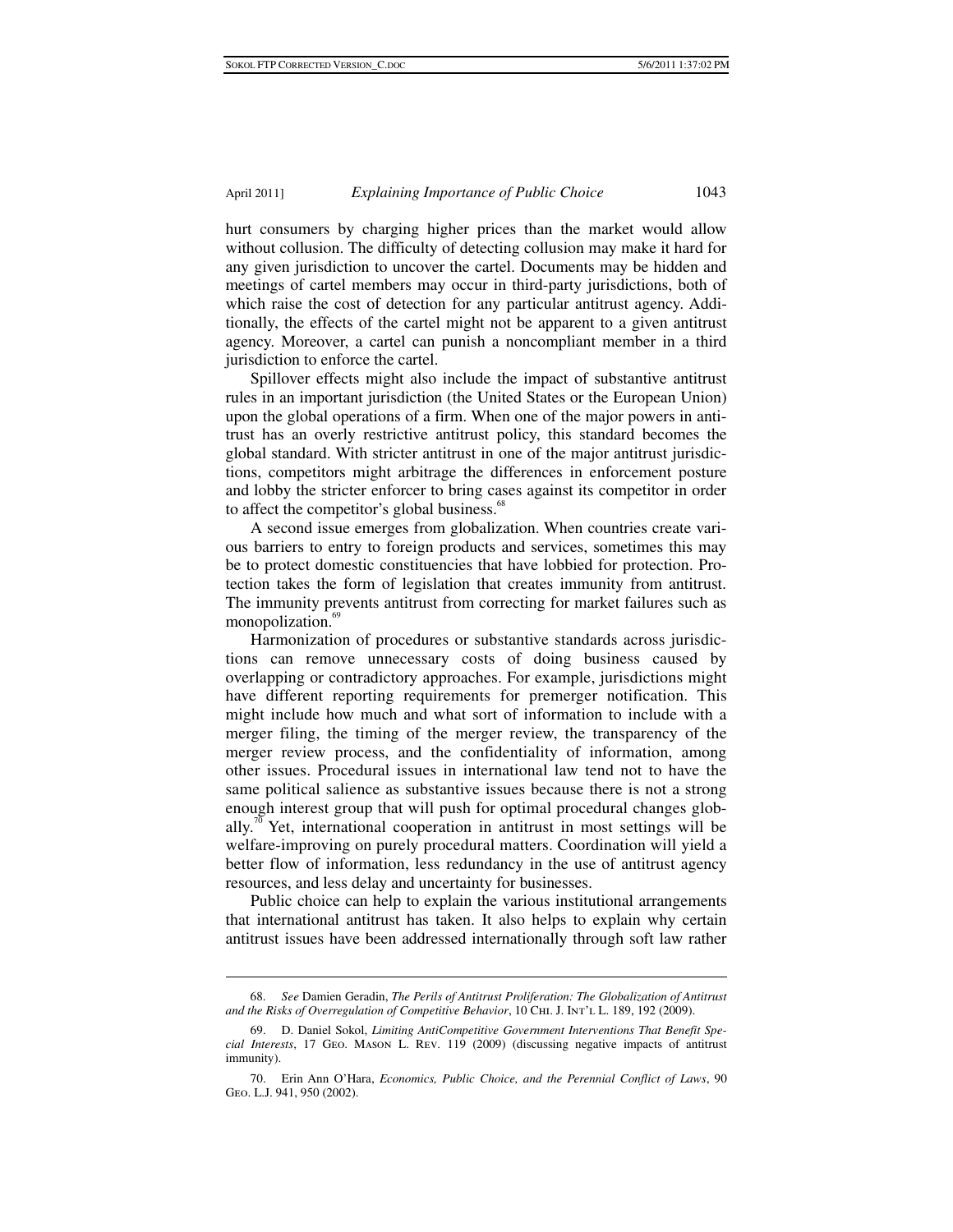than at the domestic level or via hard law. There is an emerging literature that examines rational choice theory and public choice implications in soft  $\lambda$ law.<sup>71</sup> To date, this has not been extended extensively to the area of international antitrust.<sup>72</sup> A public choice analysis of international antitrust has been lacking, although analysis of US antitrust is well-developed.<sup>73</sup>

In 1996, the WTO Singapore Ministerial officially put the intersection of trade and antitrust on the negotiating table in WTO negotiations. Initial ideas of the potential for WTO antitrust regulation were far-ranging. They included proposals for a worldwide merger authority. They also included increased WTO powers to address international cartels, international monopolization, and other activities that previously had been within the purview of domestic antitrust authorities. Antitrust authorities recognized that should the WTO have such power, it would come at the expense of domestic antitrust agencies. $74$ 

A number of antitrust agencies were concerned that trade negotiators did not understand antitrust economics and that trade negotiation was much more of a tradeoff among interest groups. Therefore, trade negotiators would be far more willing to create a series of antitrust standards that might be overly tolerant of anticompetitive behavior, because optimal antitrust enforcement could be traded-off for a reduction in agriculture tariffs or lower phytosanitary standards. Such logrolling in an international agreement could reduce global welfare.

Antitrust agencies enjoyed having a monopoly over setting antitrust standards for their respective jurisdictions. A global standard would be an imposition from above. It would reduce antitrust prosecutorial discretion.<sup>75</sup> Even what seemed like relatively harmless issues in the WTO talks, such as transparency, nondiscrimination, procedural fairness, voluntary cooperation, and capacity building, became somewhat contentious. The reason for this concern was that coordination, if through the WTO, would occur through an organization that was based on negotiations at the country-to-country level. Antitrust agency officials would not have had final say on the nature or form of coordination. Particularly, the US antitrust agencies were worried about the implications of giving up too much sovereignty in a process that they

75. Klein, *supra* note 74.

 <sup>71.</sup> *See, e.g.*, Tim Büthe & Walter Mattli, *International Standards and Standard-Setting Bodies*, *in* The Oxford Handbook of Business and Government 440, 440–71 (David Coen et al. eds., 2010) (reviewing the literature on standard-setting international organizations); DAVID ANdrew Singer, Regulating Capital: Setting Standards for the International Financial System (2007) (describing public choice concerns in IOSCO and Basel Accords).

 <sup>72.</sup> *But see* Andrew Guzman, Cooperation, Comity and Competition Policy (forthcoming 2010).

 <sup>73.</sup> *See, e.g*., Fred S. McChesney & William F. Shughart II, The Causes and Consequences of Antitrust: The Public-Choice Perspective (1995).

 <sup>74.</sup> *See* D. Daniel Sokol, *Monopolists Without Borders: The Institutional Challenge of International Antitrust in a Global Gilded Age*, 4 Berkeley Bus. L.J. 37, 50–51 (2007); Joel I. Klein, Acting Assistant Att'y Gen., U.S. Dep't of Justice, Address to The Royal Institute of International Affairs: A Note of Caution with Respect to a WTO Agenda on Competition Policy (Nov. 18, 1996), *available at* http://www.justice.gov/atr/public/speeches/0998.pdf.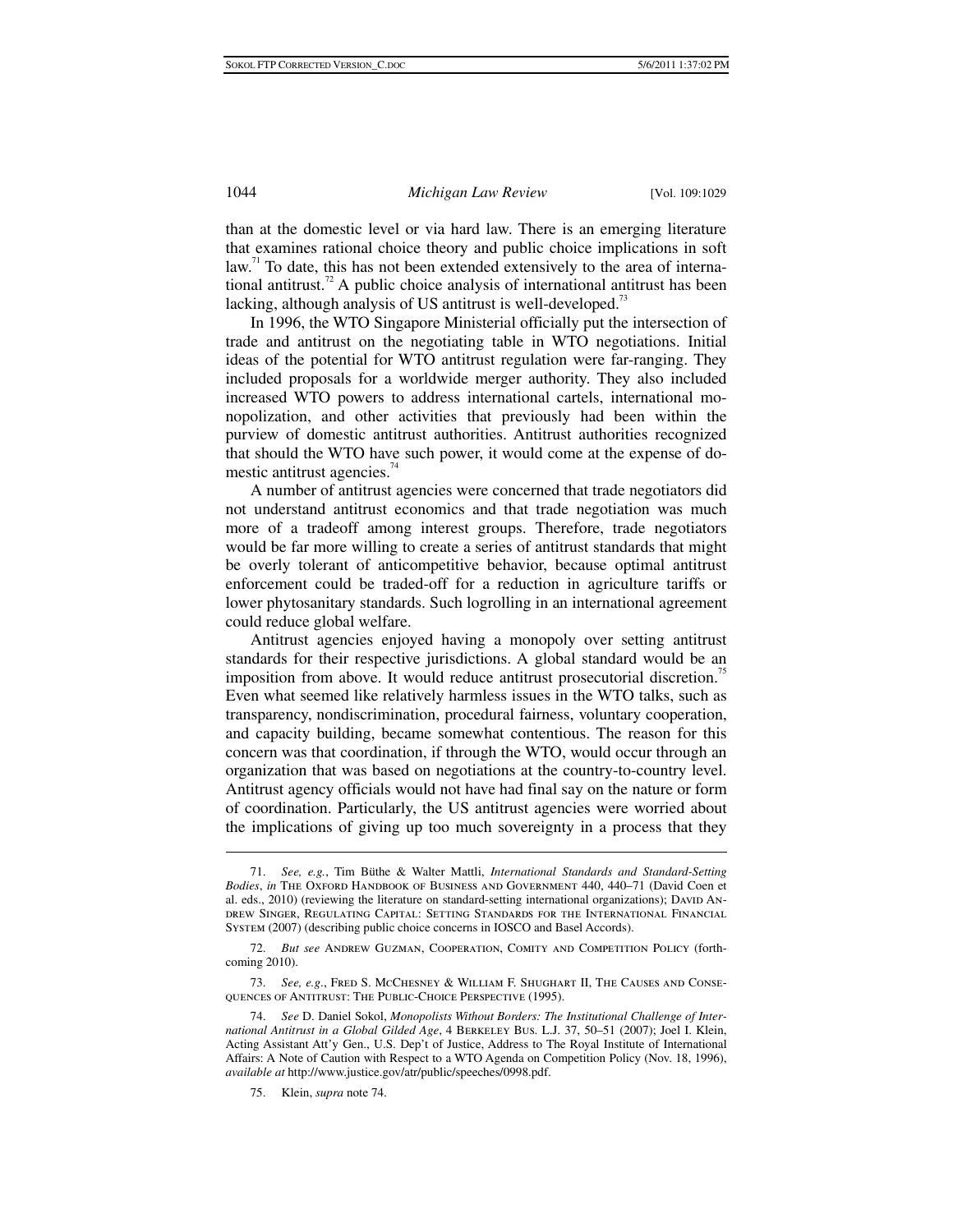could not control once the new institution was created. Antitrust enforcers were concerned that this sort of cooperation would somehow "politicize" antitrust, which antitrust practitioners believe is not political (even though public choice teaches that antitrust agencies can and do behave politically).<sup>76</sup>

Some developing-world antitrust agencies were concerned that a global standard allowing for competition would enable developed-world multinationals to exploit the developing world.<sup>77</sup> In the context of public choice, these developing-world negotiators worried that by creating competition among the most efficient producers, foreign firms might drive out inefficient domestic firms, which would lead to a potentially severe political backlash.

The emerging institutional structure affected the positions of the United States and increasingly the European Union. Once a binding global competition system would be established, the institutional structure would limit the choices of the United States and the European Union. WTO dispute resolution might be used against the US or EU on dubious competition grounds but still result in trade liability.<sup>78</sup> Because WTO judges are inexpert on competition matters, an adverse ruling might create suboptimal antitrust enforcement.<sup>79</sup>

#### B. *International Antitrust and Soft Law*

Soft law lacks the formal binding force of hard law. This results in lower-stakes bargaining among soft law participants. Soft law is an institutional choice that a domestic level agency may implement, whereas hard law involves adjudication. In spite of being "soft," soft law may encourage more cooperation among parties that have divergent interests and various levels of power. Additionally, its flexibility allows for soft law to change more rapidly than hard law, given changing circumstances.

A soft law approach suggests a coordination game based on voluntary global standards.<sup>80</sup> It may be optimal to allow this sort of country-level tinkering in doctrine and economic approaches in antitrust. From this tinkering, better practices can emerge. This approach requires an institution that allows for bottom-up norm creation.

Public choice provides an analytical framework to explain the use of soft law in antitrust and its implementation. When the US and the EU are behind

 <sup>76.</sup> *See* Barry R. Weingast & Mark J. Moran, *Bureaucratic Discretion or Congressional Control? Regulatory Policymaking by the Federal Trade Commission*, 91 J. Pol. Econ. 765 (1983) (finding substantial evidence of congressional influence over Federal Trade Commission decisions); Timothy J. Muris, *Regulatory Policymaking at the Federal Trade Commission: The Extent of Congressional Control*, 94 J. Pol. Econ. 884 (1986) (criticizing Weingast and Moran's method but finding influence on other grounds).

 <sup>77.</sup> David J. Gerber, Global Competition: Law, Markets and Globalization 106–07 (2010).

 <sup>78.</sup> *See* Sokol, *supra* note 69, at 164–74.

 <sup>79.</sup> *Id.* at 164–65.

 <sup>80.</sup> Duncan Snidal, *Coordination versus Prisoners' Dilemma: Implications for International Cooperation and Regimes*, 79 Am. Pol. Sci. Rev. 923, 941 (1985).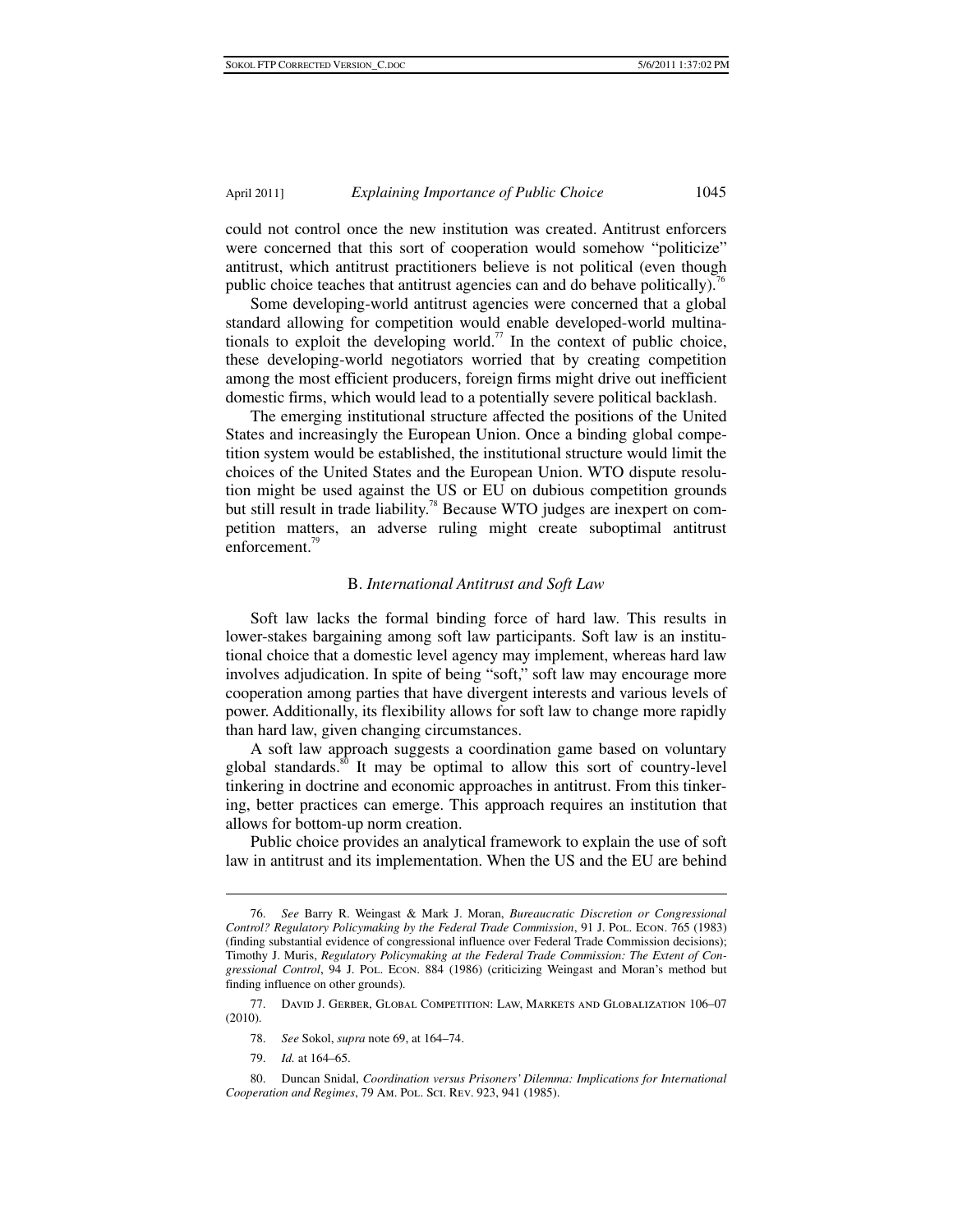soft law norms, this has a powerful bandwaggoning effect. Other countries want to be seen as part of the club. They also rely on the EU and US for technical assistance and capacity building, and the US and EU experts will push this agenda.<sup>81</sup> Aid may be contingent on implementing these norms.

Public choice explains why the ICN was formed and made the primary institution for global antitrust coordination and substantive convergence. Other global institutions had greater public choice concerns. Until roughly the time of the creation of the ICN, the Organization for Economic Cooperation and Development ("OECD") focused on discussions of specific issues and had not created significant convergence on procedural or substantive issues. The OECD was at the time less flexible and had its own bureaucracy as an interest group in addition to the smaller set of countries deciding policy. It also required greater sign-off by political units other than the antitrust agencies involved in international affairs.<sup>82</sup>

The US responded to the weaknesses of the OECD and WTO by formulating an alternative institutional structure. The new structure would allow for greater control by the domestic antitrust agencies. $83$  From the public choice perspective, it also embedded the policy preferences of the largest and most powerful agencies since they were the ones that had the most resources that could be used in the ICN. The ICN was established in 2001. Its members include all of the world's antitrust agencies regardless of size or level of economic development.<sup>84</sup> The ICN has its origins in two key developments. First, it is the intellectual brainchild of the important International Competition Policy Advisory Committee ("ICPAC") report of 2000, which contemplated a bottom-up, agency-to-agency soft law approach.<sup>85</sup> The second development was significant disagreement between the US and the European Commission on the GE/Honeywell proposed merger. As a result of this disagreement, healing the rift across the Atlantic took on new impor $tance.<sup>86</sup>$ 

Initially, the ICN focused on mergers. It quickly expanded into cartels, regulated areas, capacity building, and unilateral conduct. Perhaps there was some mission creep or perhaps the ICN was seen as less political and therefore a better forum for increased cooperation. The ICN has had an important impact in creating change (both perceived and more directly measurable) in the implementation of benchmarked better practices across a number of dif-

- 82. Sokol, *supra* note 74, at 99.
- 83. *Id.* at 51–52.

 $\ddot{\phantom{a}}$ 

84. *See id*. at 105–15 (providing details of the ICN).

 <sup>81.</sup> D. Daniel Sokol, *The Future of International Antitrust and Improving Antitrust Agency Capacity*, 103 Nw. U. L. Rev. 1081, 1086–87 (2009).

 <sup>85.</sup> Int'l Competition Policy Advisory Comm. Antitrust Div., Final Report to the Attorney General and Assistant Attorney General for Antitrust, 286–87 (2000), *available at* http://www.usdoj.gov/atr/icpac/finalreport.htm (proposing an international mediation forum for competition disputes).

 <sup>86.</sup> Abbott B. Lipsky, Jr., *Managing Antitrust Compliance Through the Continuing Surge in Global Enforcement*, 75 Antitrust L.J. 965, 972–73 (2009).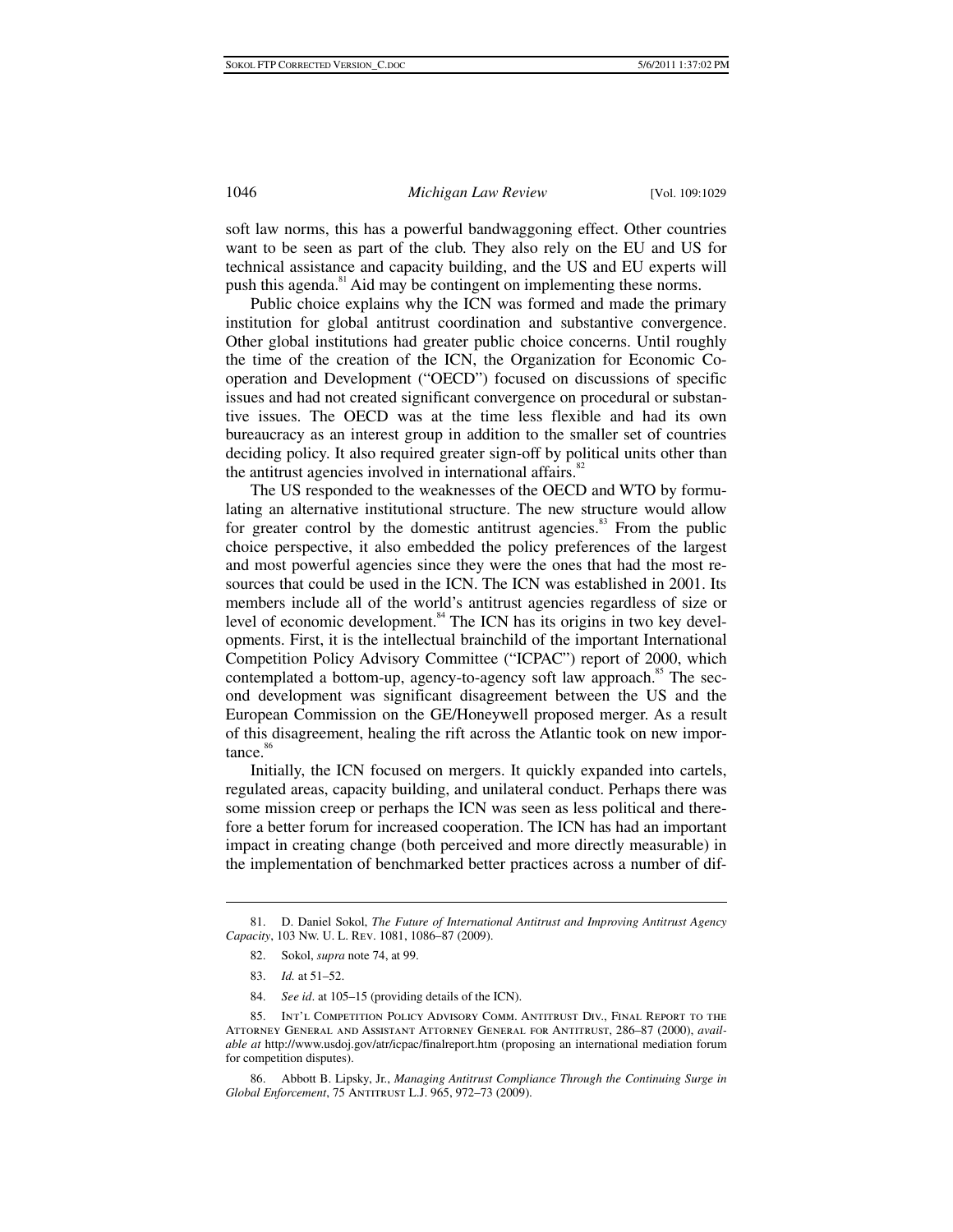ferent areas, both procedural and substantive. There are two reasons that explain the success of the ICN: (1) institutional design and (2) a modest agenda that began with issues in which it would be possible to measure success relatively easily and quickly.

In terms of its institutional structure, the ICN is unlike other international antitrust institutions. First, the ICN is transnational (interactions across national boundaries with state and nonstate actors) rather than transgovernmental (interactions across national boundaries with state actors only). It has active involvement from academics, private-sector attorneys with in-house and law firm backgrounds, economists from consulting firms, and civil society groups. This participation spans both developing- and developed-world nongovernmental actors. The ICN is a virtual institution without any headquarters or permanent staff. Normally, a bureaucracy might create opportunities for free riding by antitrust agency leadership and staff. With no such staff, there are more limited opportunities for free riding at the ICN. The virtual nature also prevents bureaucratic creep by ICN officials who might try to expand the mission of the network. Indeed, the current theme within the ICN is to do fewer things but to better implement them.

The private sector (mostly defense-side European and North American law firms) supported the ICN because the ICN allowed it to lobby in a central location for conforming procedural rules and cooperation that would benefit it. Increased coordination on procedural issues would reduce business costs. International business could also use better access to lobby on more substantive issues that might emerge. It has incentives to volunteer in the various working groups because it can advantage its positions by setting up best practices that allow for more of a pro-defense position. There might be some overlap between public and private good because the standard that business pushes internationally might also be the optimal standard for procedural and substantive antitrust. The institutional design of the ICN allows for better alignment of public and private good. Where there is pushback by countries in certain areas, it is often a combination of government and business interests.

Antitrust lawyers have incentive to make a transnational organization like the ICN succeed. Because of the highly technical nature of antitrust, such an organization allows them to leverage their expertise to maximize their own wealth and their clients' interests. The more technical antitrust coordination and cooperation becomes, the more important antitrust lawyers become to making the system a success.<sup>87</sup>

A number of academics are involved in the ICN. One might believe that academics are involved merely for altruistic reasons. However, they might have additional public-choice-related reasons for their involvement in the organization. They might want to further their own academic careers. They also might be willing to become involved to better establish themselves for future consulting opportunities as experts for law firms, antitrust agencies,

 <sup>87.</sup> *Cf.* Todd J. Zywicki, *The Past, Present, and Future of Bankruptcy Law in America*, 101 MICH. L. REV. 2016, 2023 (2003) (providing a similar public choice analysis in bankruptcy).